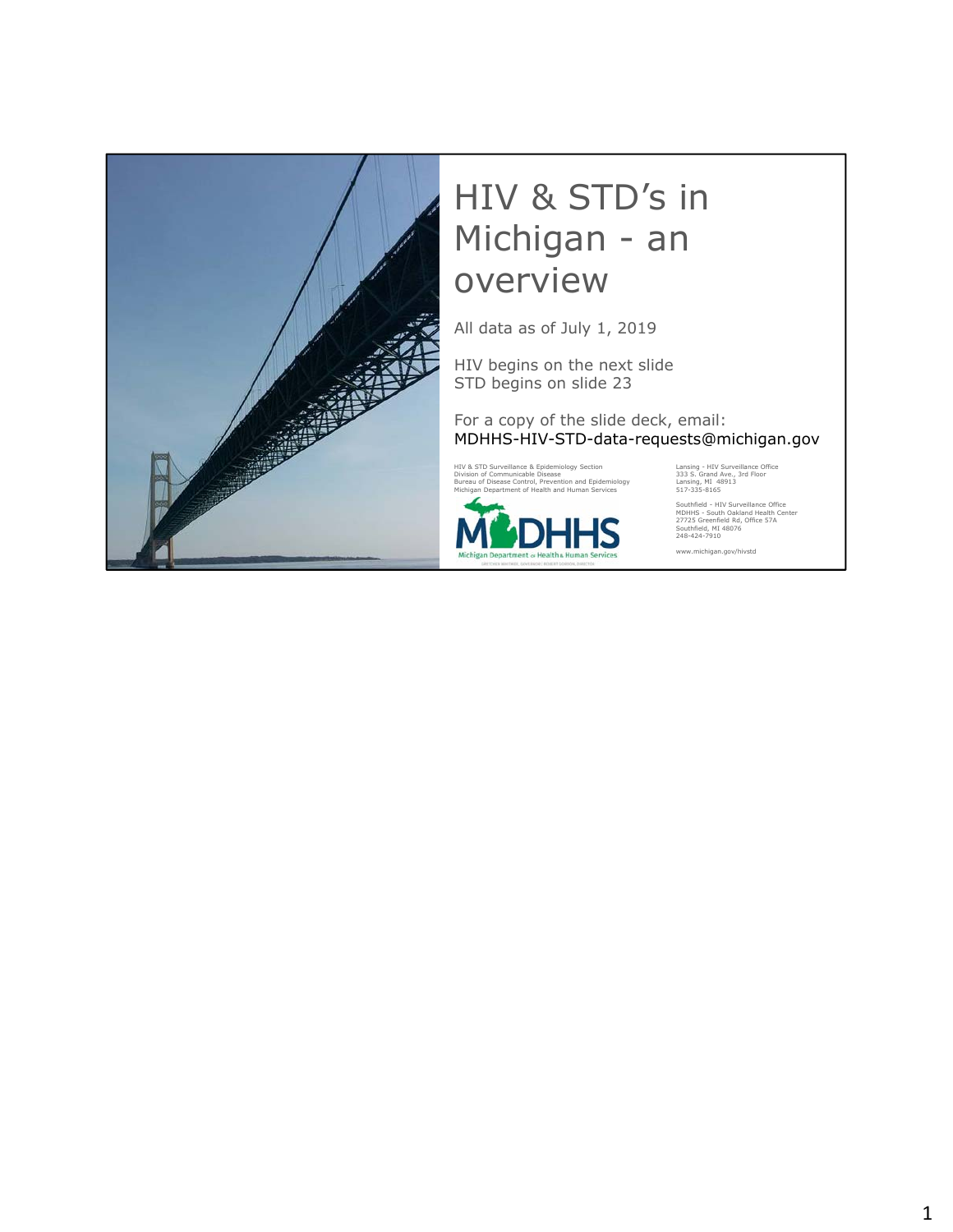

# HIV in Michigan An overview of the epidemic during 2018

All data as of July 1, 2019

HIV & STD Surveillance & Epidemiology Section [18] Lansing - HIV Surveillance Office<br>
Division of Communicable Disease<br>
Bureau of Disease Control, Prevention and Epidemiology [18] Lansing, MI 48913<br>
Michigan Department of Division of Communicable Disease 333 S. Grand Ave., 3rd Floor Bureau of Disease Control, Prevention and Epidemiology Lansing, MI 48913 Michigan Department of Health and Human Services 517-335-8165



Southfield - HIV Surveillance Office MDHHS - South Oakland Health Center 27725 Greenfield Rd, Office 57A Southfield, MI 48076 248-424-7910

www.michigan.gov/hivstd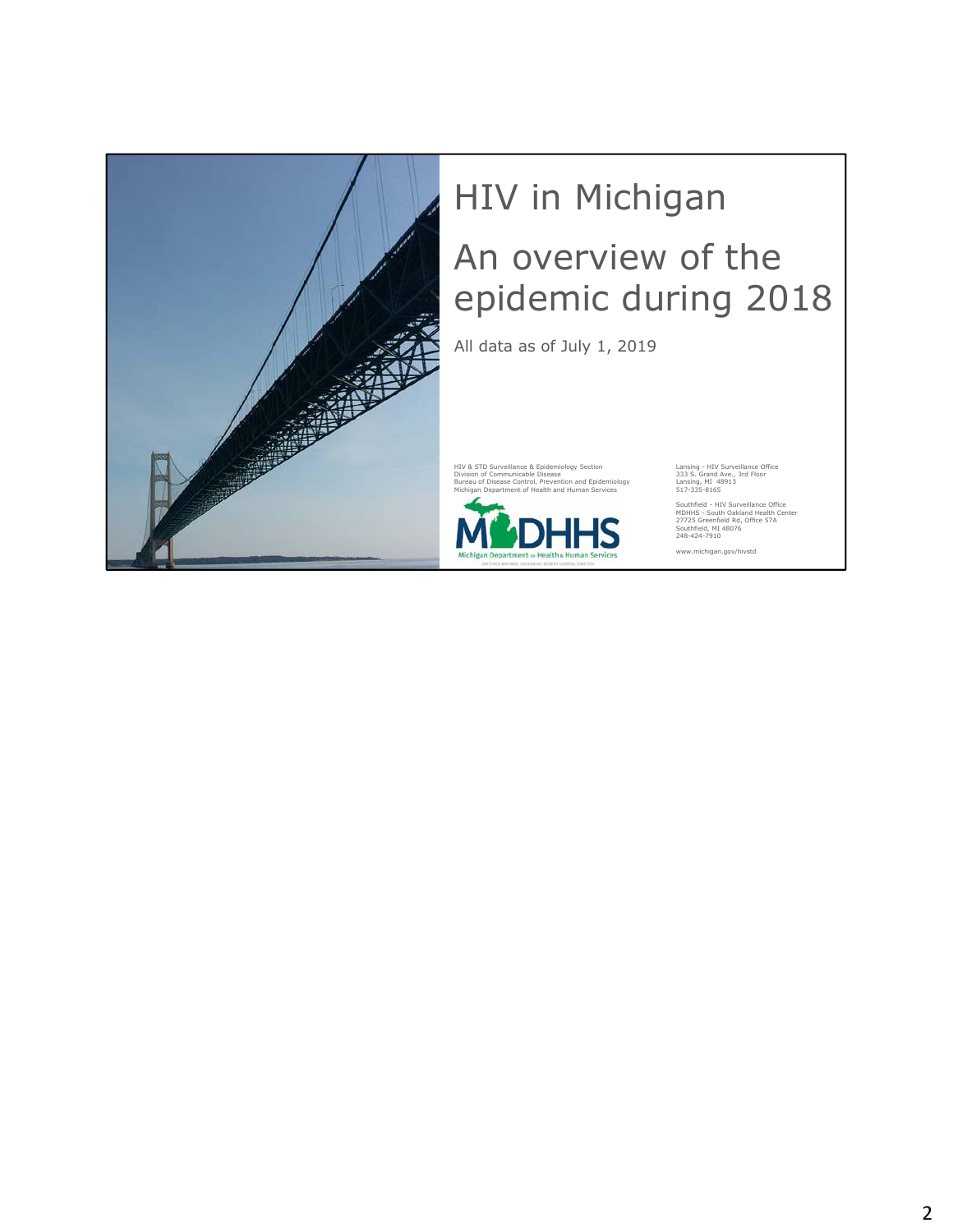

### A brief note

Michigan's HIV Surveillance Program collects, interprets, and disseminates population level data regarding persons living with HIV (PLWH) and persons at risk of contracting the virus. Since 2001, the program has produced semiannual reports for a wide audience. Beginning in 2016, these reports were overhauled and split into two parts. This slide set presents the most relevant information using graphical, userfriendly displays. A full report, the "Michigan **Statewide HIV Surveillance Report, New** [Diagnoses and Prevalence Tables" contains d](https://www.michigan.gov/mdhhs/0,5885,7-339-71550_2955_2982_46000_46003-35962--,00.html#current)ata most commonly requested by agencies and individuals. Due to differences in the underlying dataset, do not compare any numbers or figures to surveillance reports published before 2016. For more on the difference, see the "Michigan Statewide HIV Surveillance Report".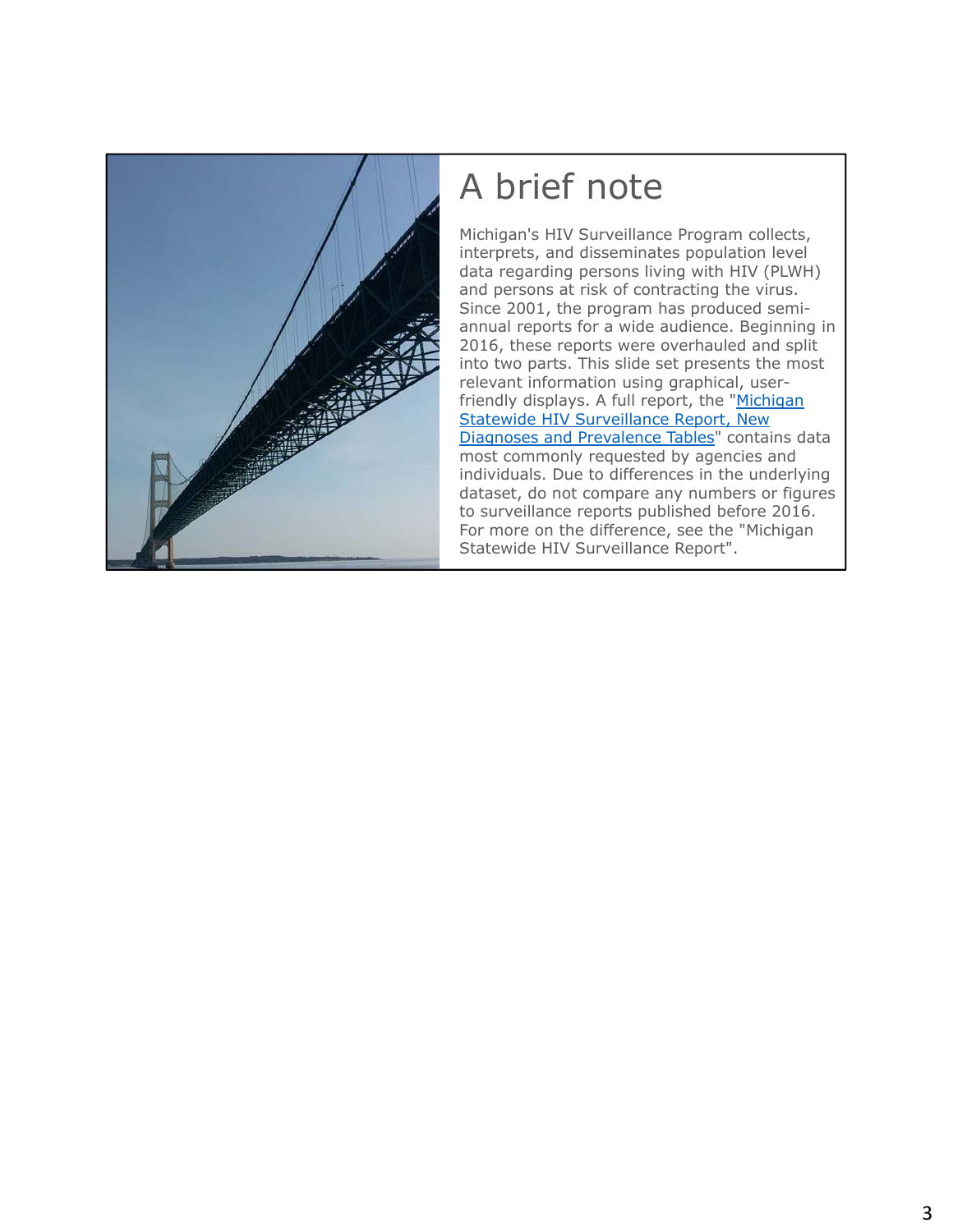

**New Diagnoses**: The number of cases newly diagnosed over a given period of time, usually a year. In HIV surveillance, new diagnoses do not necessarily represent new infections as newly diagnosed persons may have been infected for many years.

**Prevalence:** The total number of persons currently living with HIV (PLWH).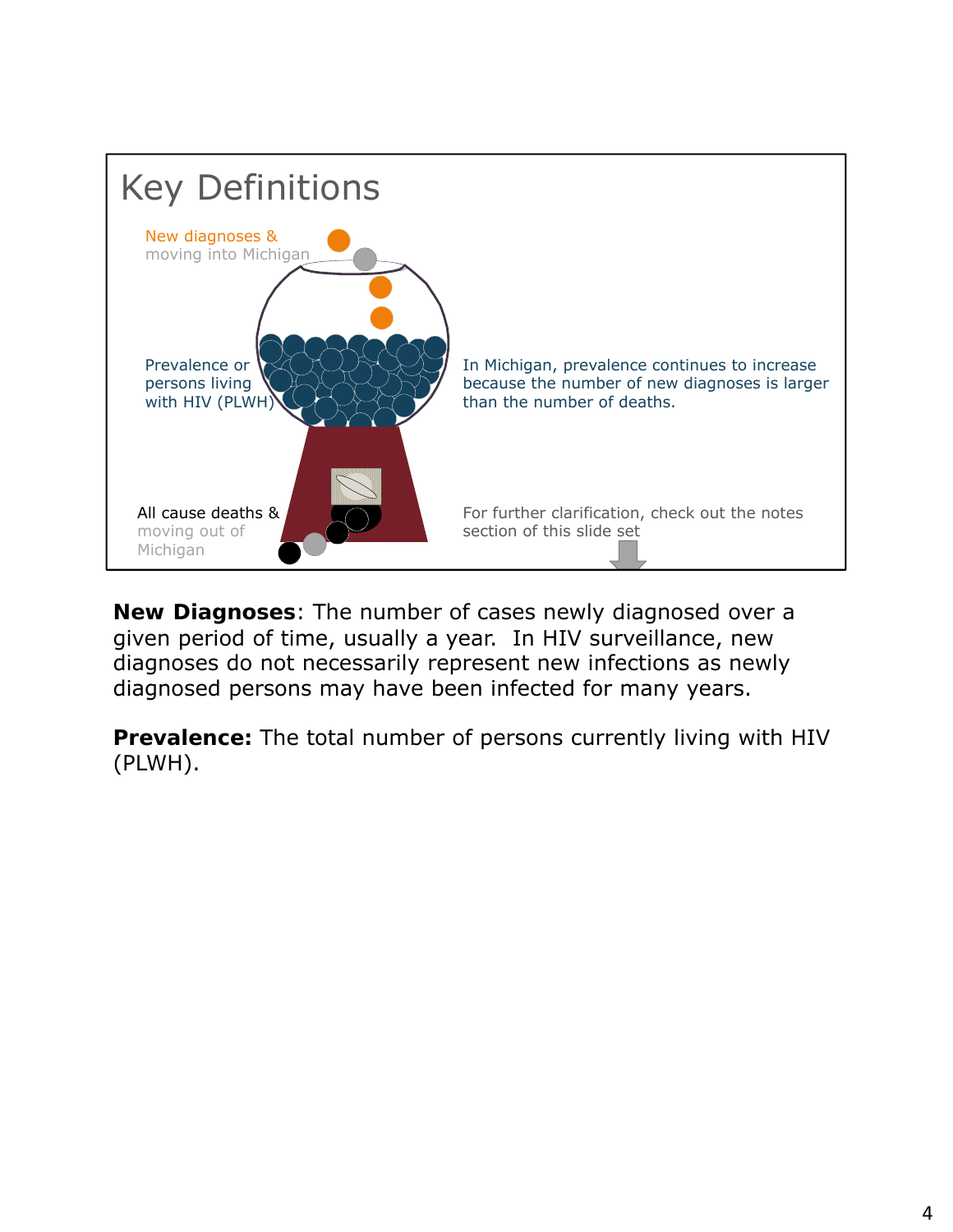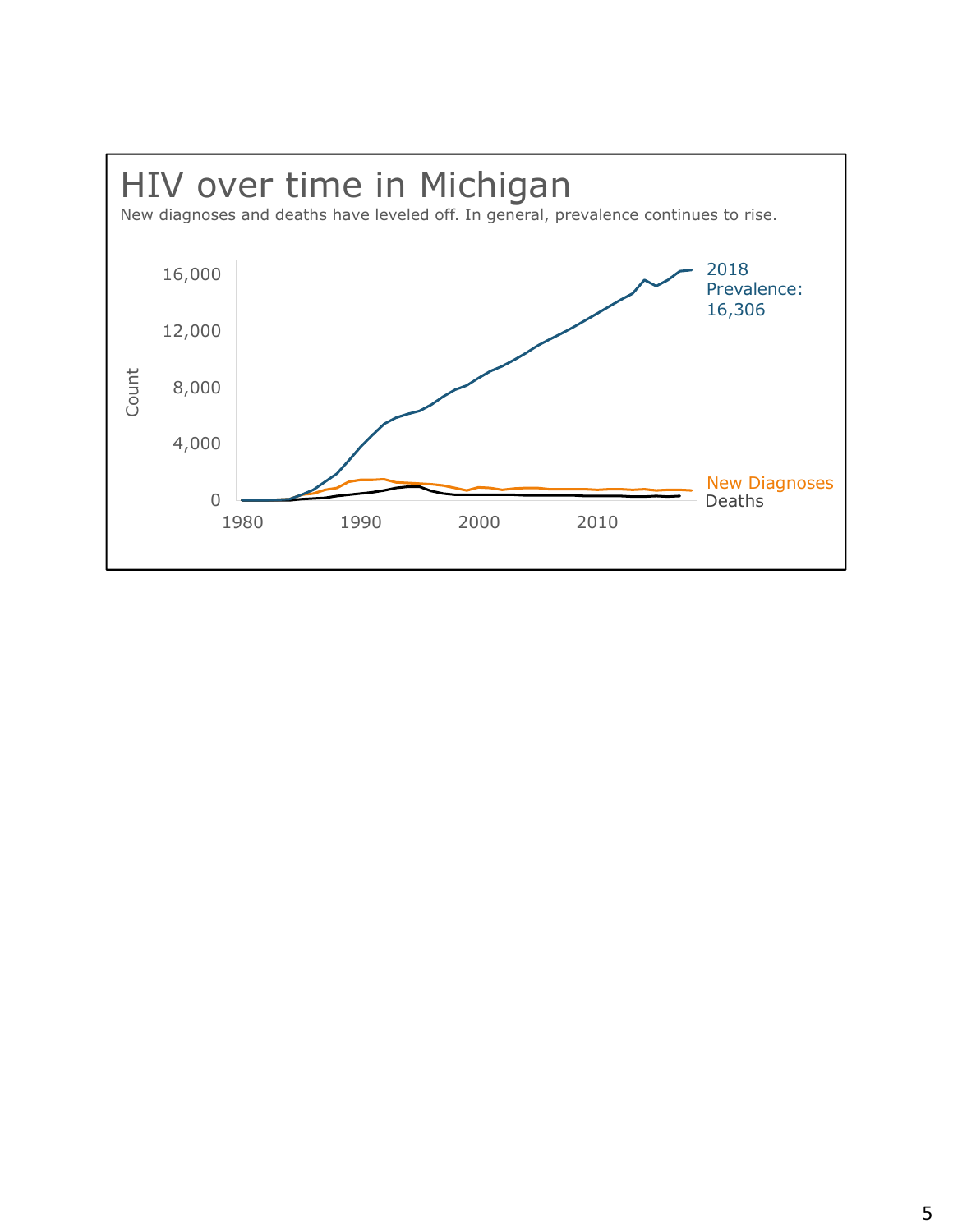### New HIV Diagnoses

**Important definitions for this section**

**Diagnosis Rate**: For every 100,000 people in a population, the number who were newly diagnosed. This is used to compare groups.

**Linked to Care**: The proportion of newly diagnosed PLWH who have a CD4, viral load, and/or genotype reported.

**YBMSM**: Young (15-29 years old) African American/Black men who have sex with men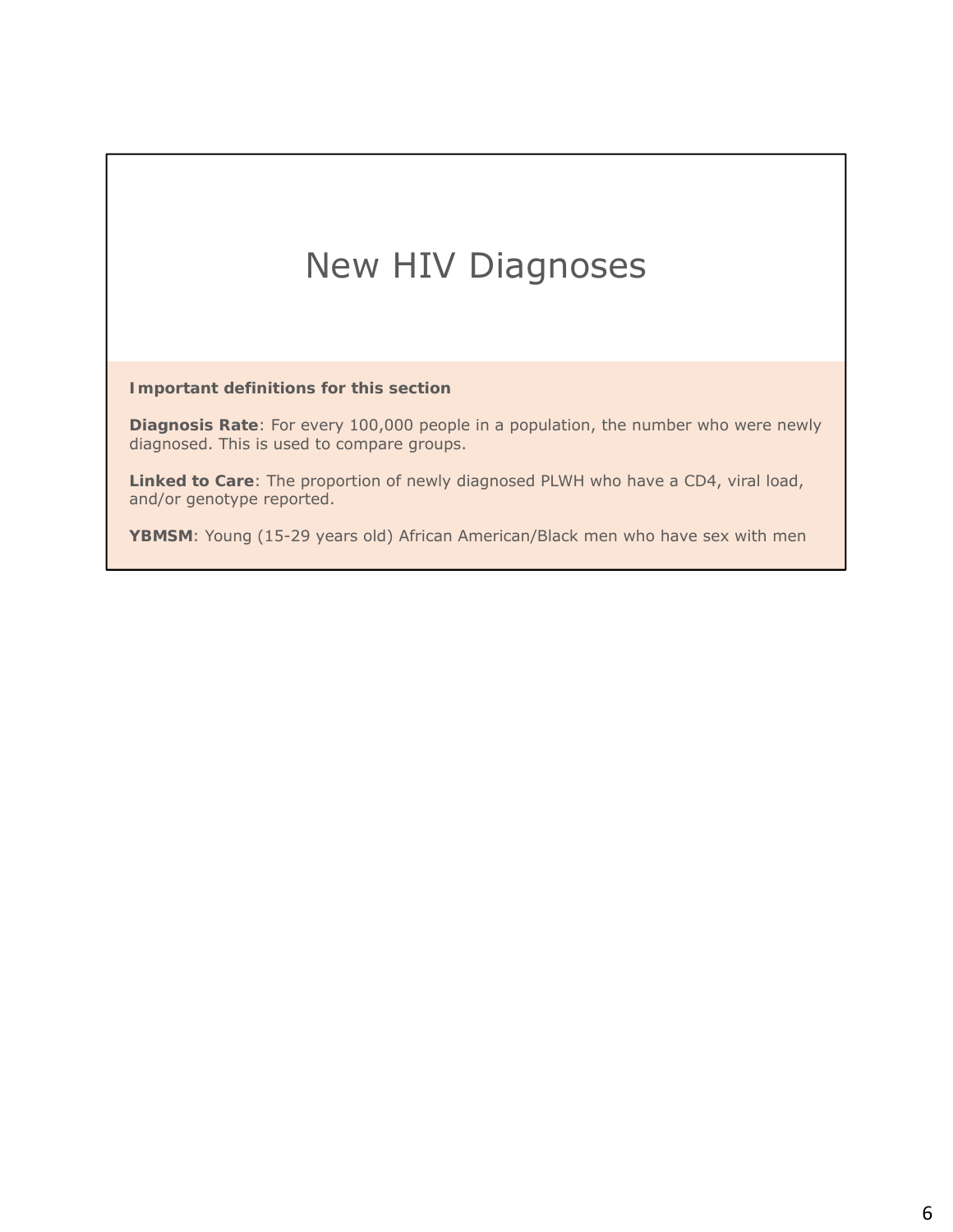

The epidemic continues to disproportionately affect the City of Detroit. The City had a diagnosis rate of 33.7 new cases per 100,000 residents. This rate is over 3.5 times higher than the next highest jurisdiction - Lenawee Co with 9.1 new cases per 100,000 residents.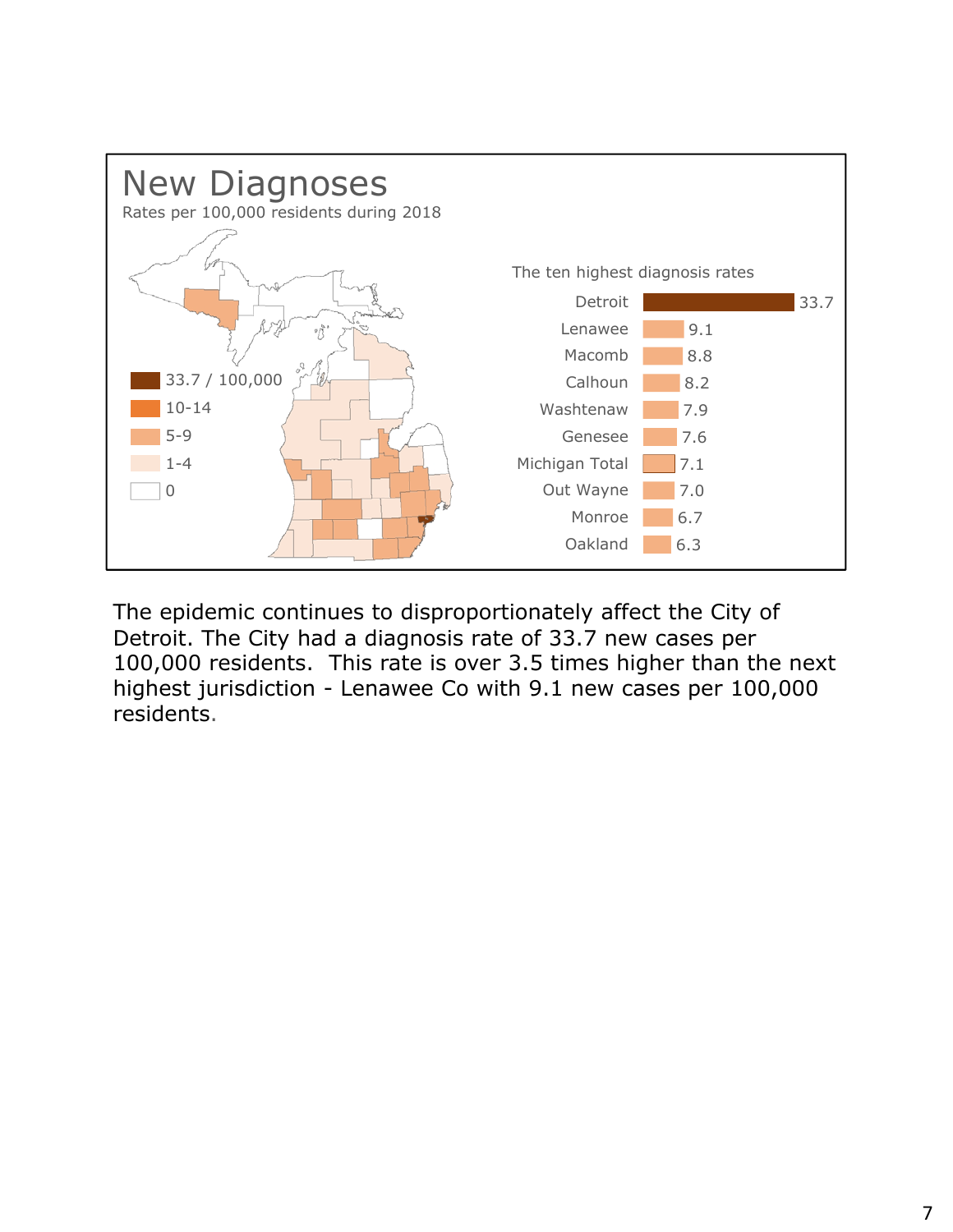

**Late stage diagnoses**: When someone progresses to Stage 3 (AIDS) within 12 months of diagnosis. It is important for folks to be diagnosed early in their infection for improved prognosis and reduced transmission risk. High proportions of late stage diagnoses are also an indication of a high proportion of undiagnosed individuals.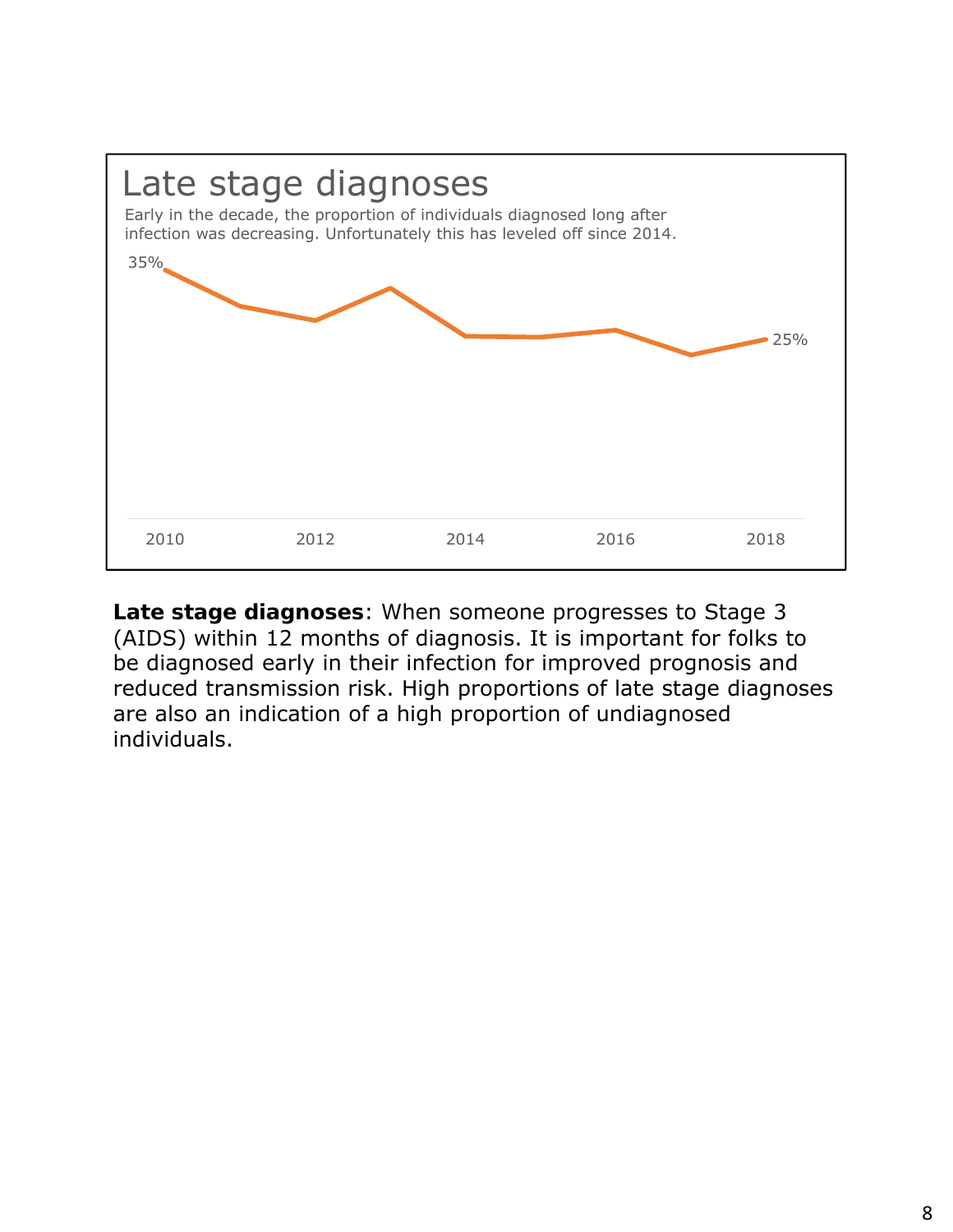

#### 15-19 year old AA/Black men who have sex with men **(YBMSM)**.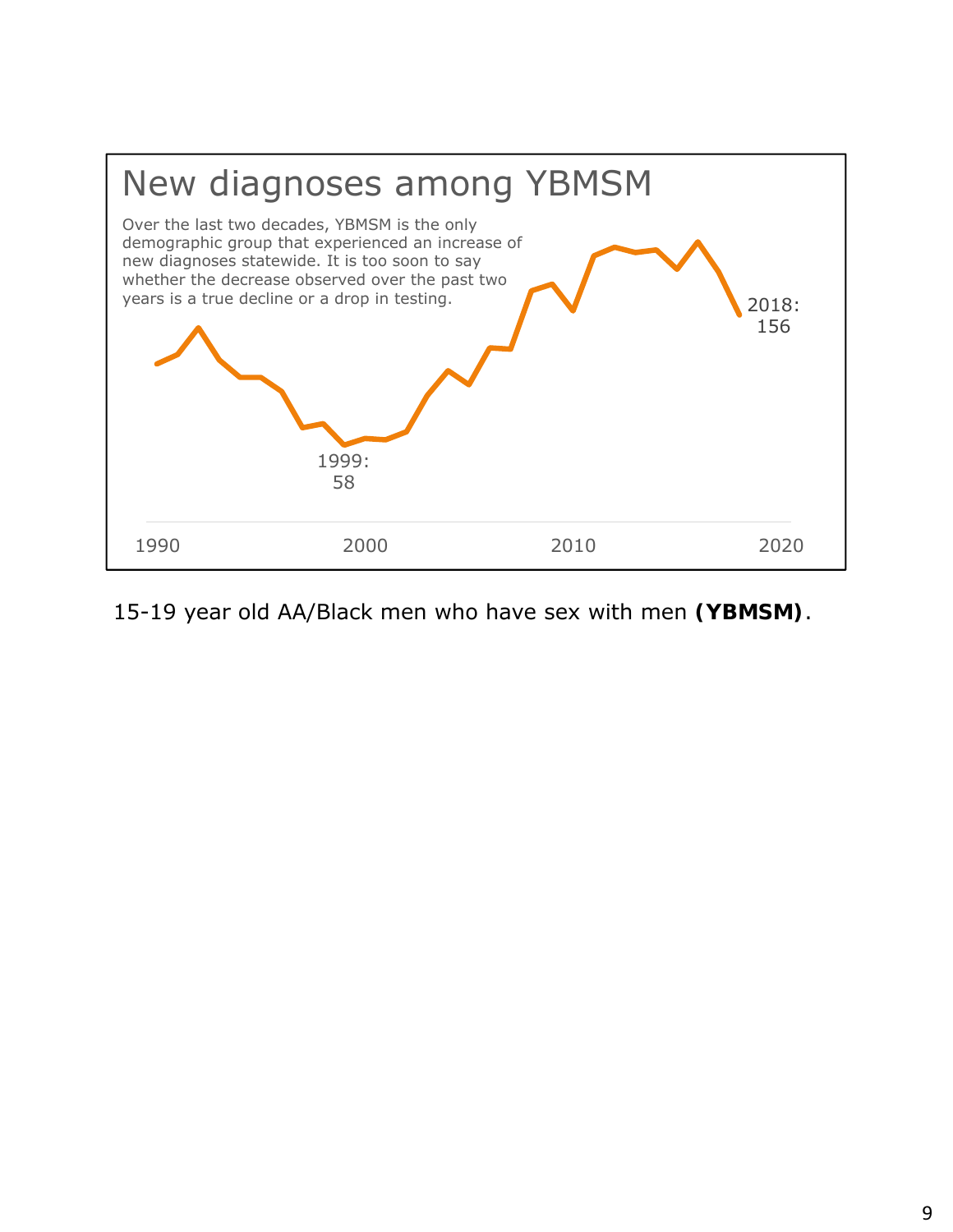

Even if the new diagnosis count and rate among YBMSM is leveling off or decreasing, they still experience the highest rate by far. This image gives an example of their disproportional experience.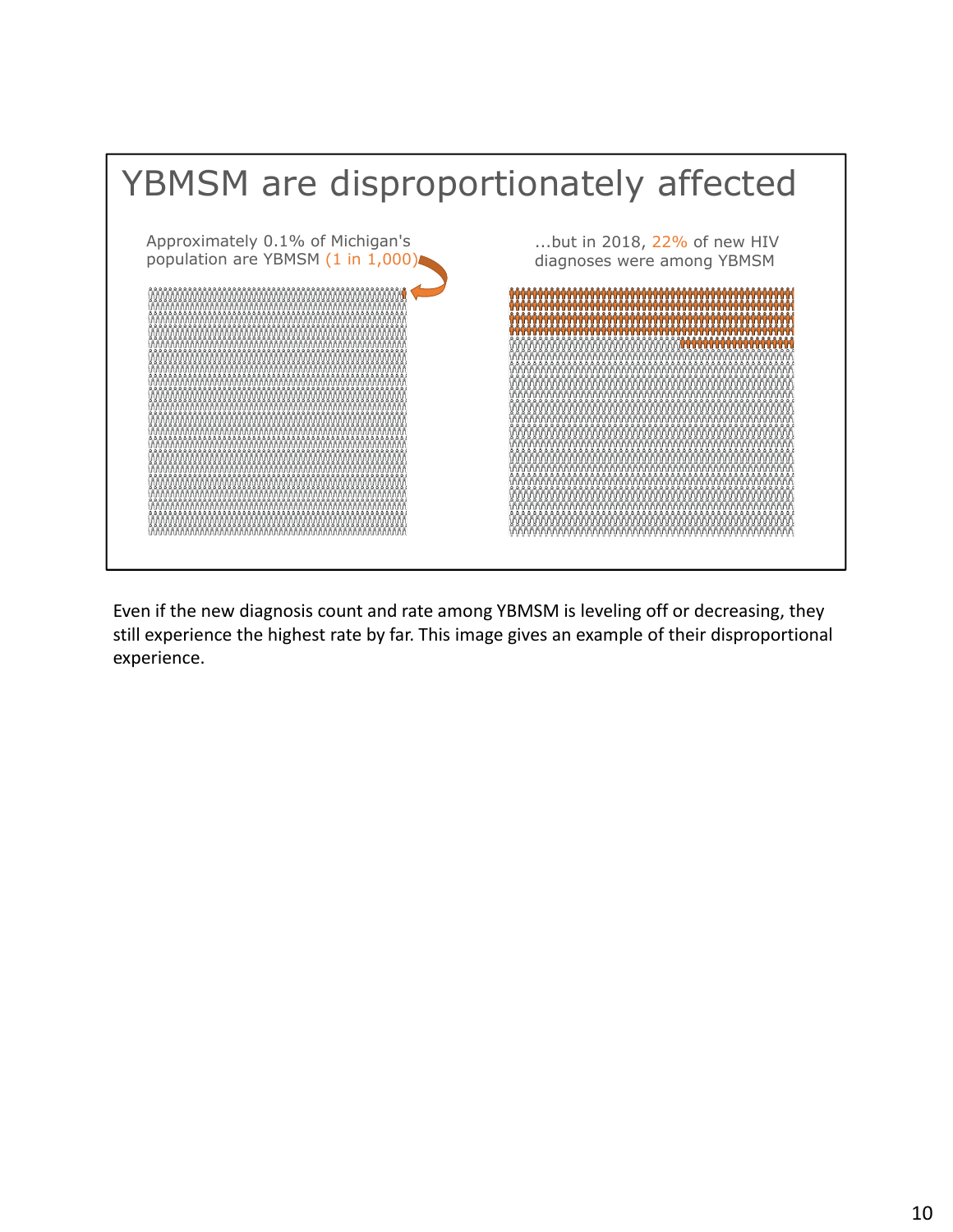

Essentially if the new diagnosis rate for everyone else is represented by a person who is 6 feet tall, the YBMSM diagnosis rate would be represented by one of the tallest buildings in the world.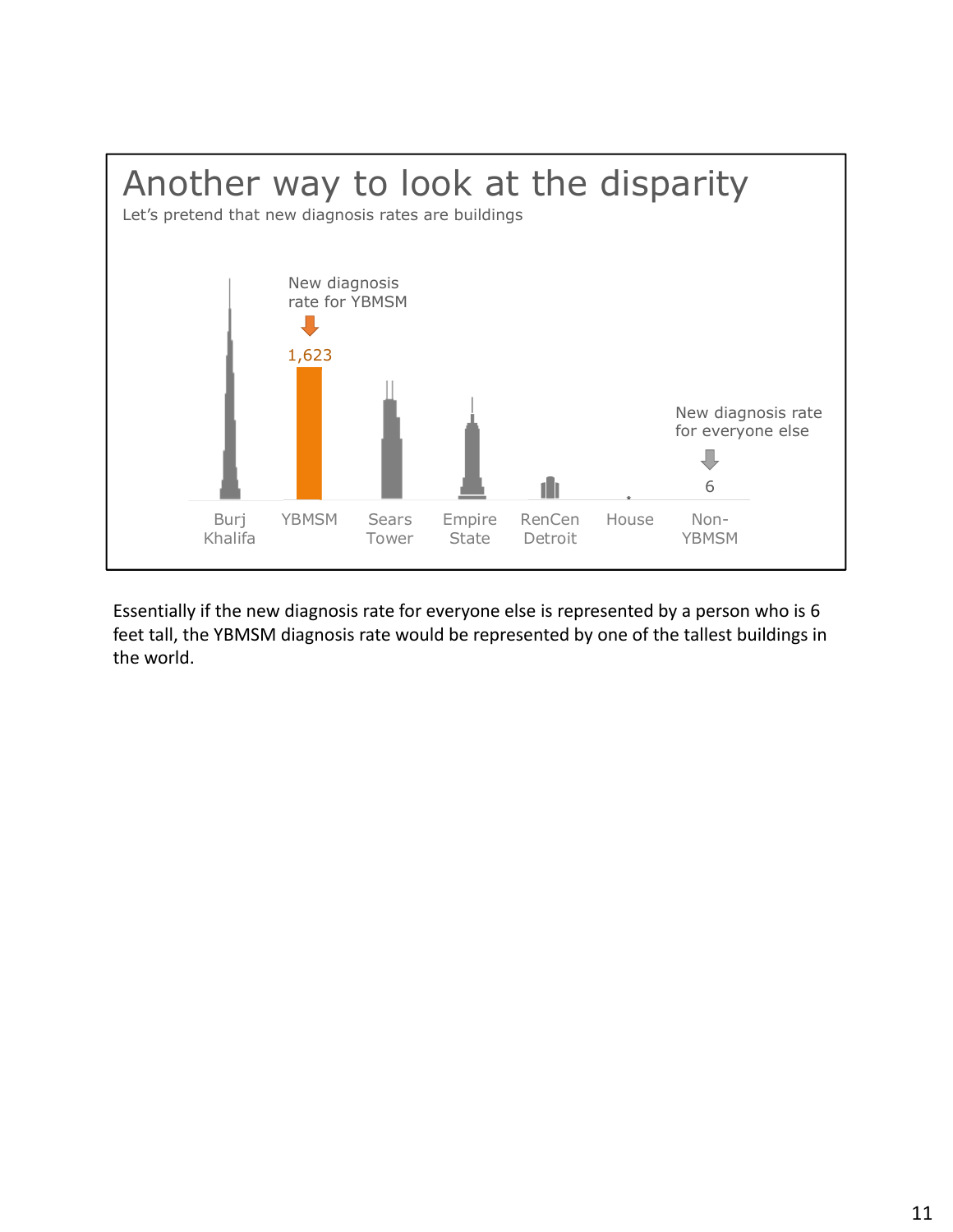

**Linked to Care**: The proportion of newly diagnosed PLWH who have visited a doctor at least eight days after diagnosis (assessed by CD4, viral load, or genotype test).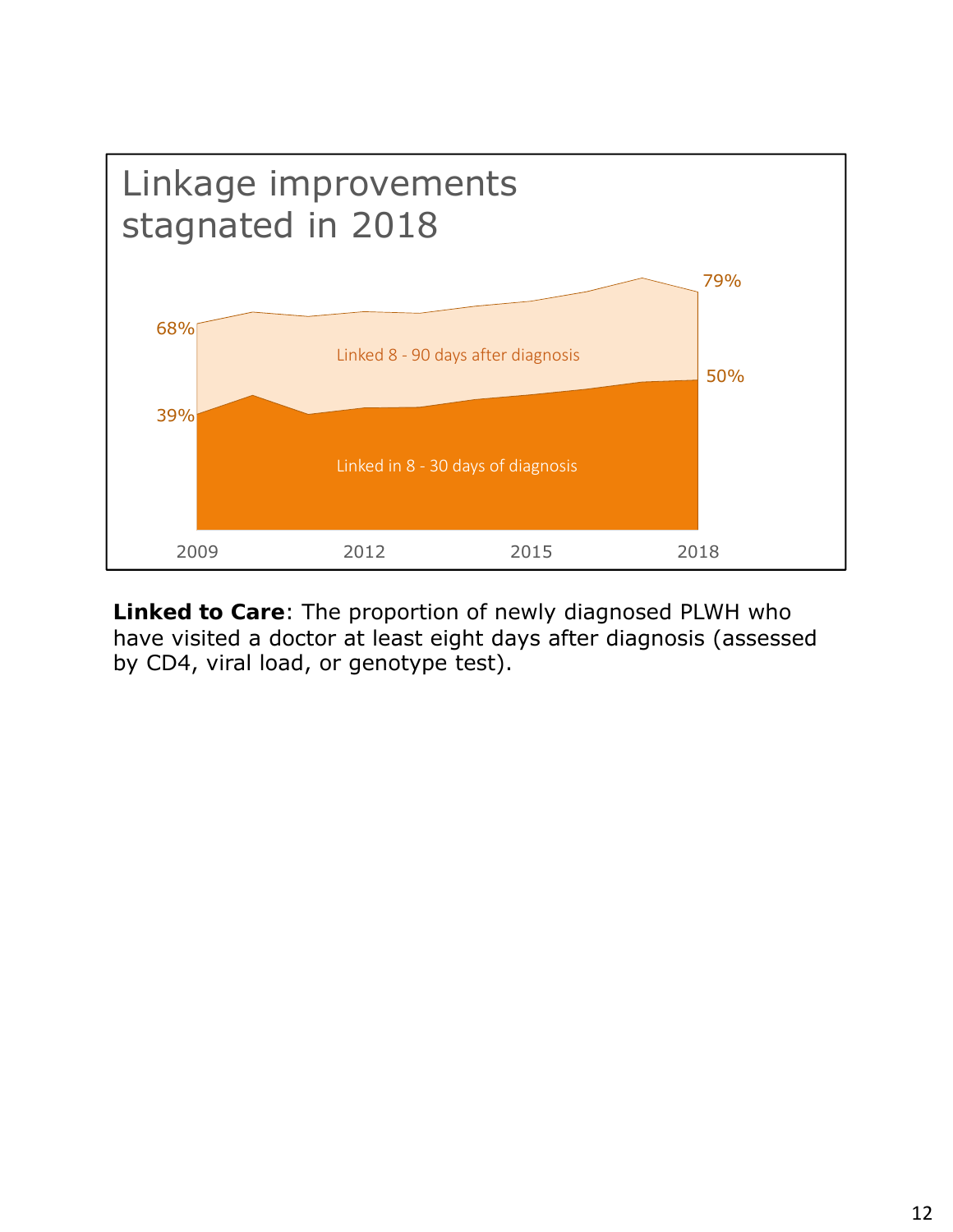

**Linked to Care**: The proportion of newly diagnosed PLWH who have visited a doctor at least eight days after diagnosis (assessed by CD4, viral load, or genotype test).

**In Care**: At least one CD4, viral load, and/or genotype reported during the year.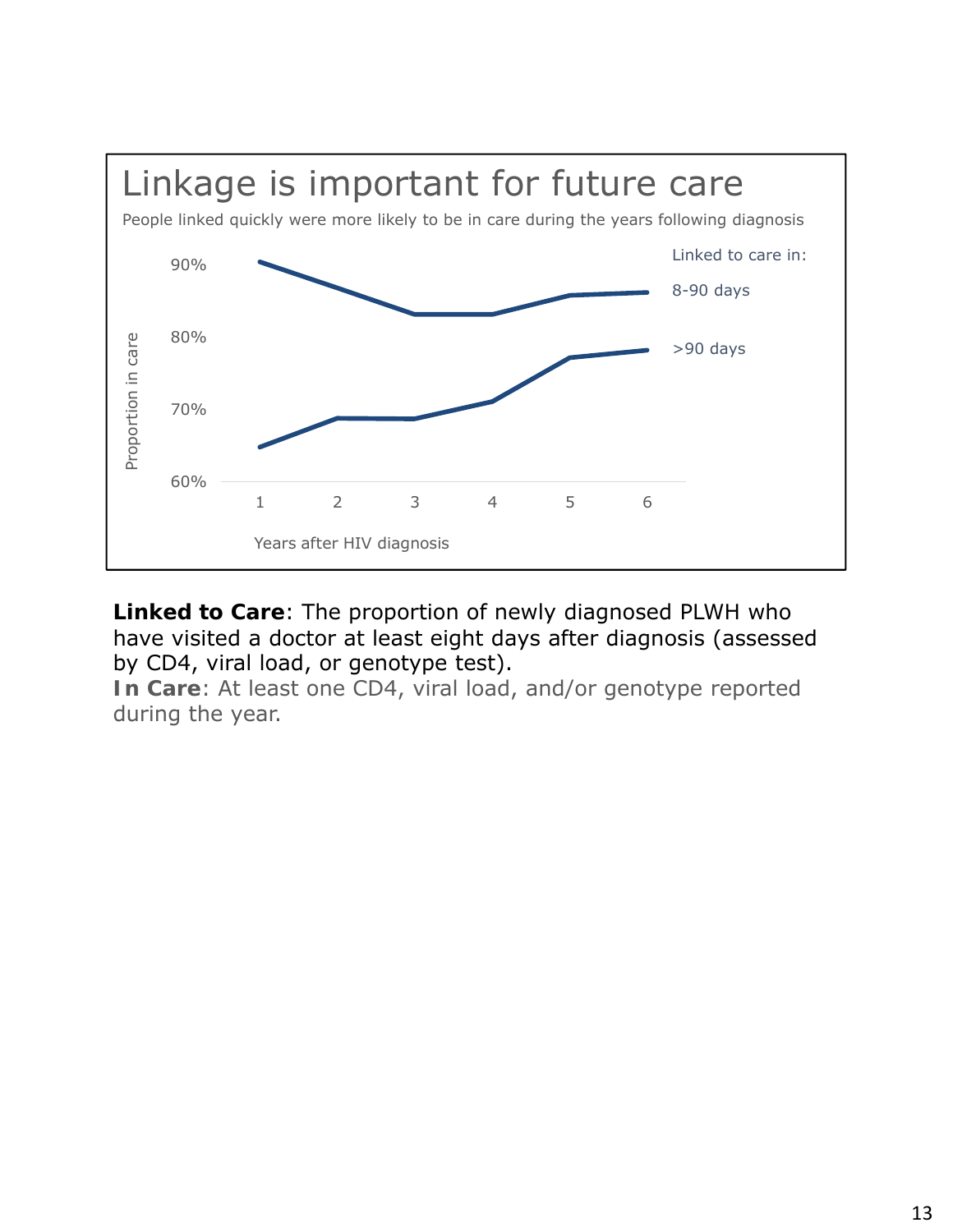### HIV Prevalence

**Important definitions for this section**

**In Care**: At least one CD4, viral load, and/or genotype reported during the year.

**Community Viral Suppression**: The proportion virally suppressed (<200c/mL) out of *all* PLWH. Higher levels of community viral suppression reduce HIV transmission.

**Unsuppressed:** The proportion without a viral load lab or the last viral load was 200c/ml or more.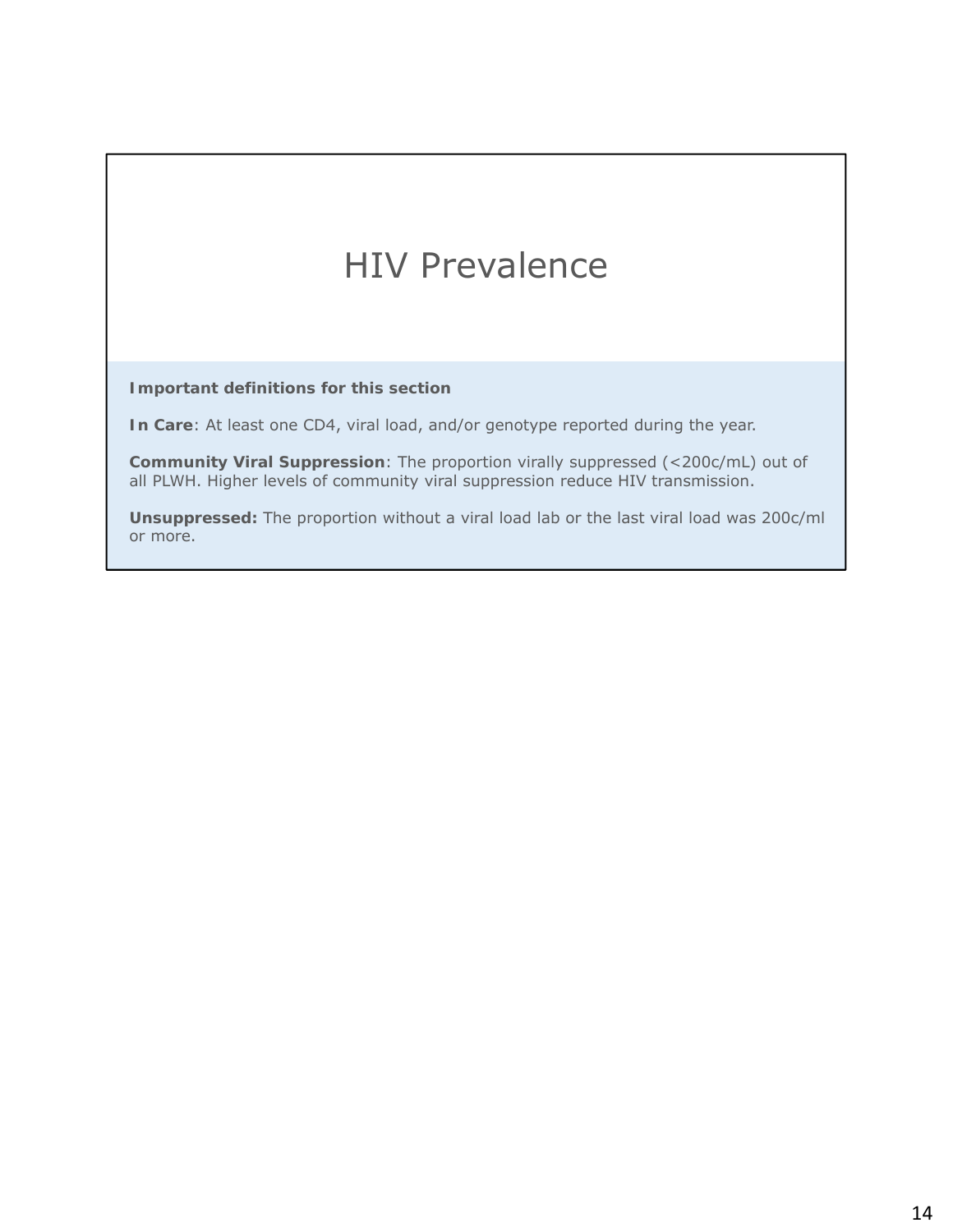

The HIV epidemic represented as 100 people. The majority of persons living with HIV (PLWH) are AA/black men and/or gay men. Of women living with HIV, the vast majority are AA/black.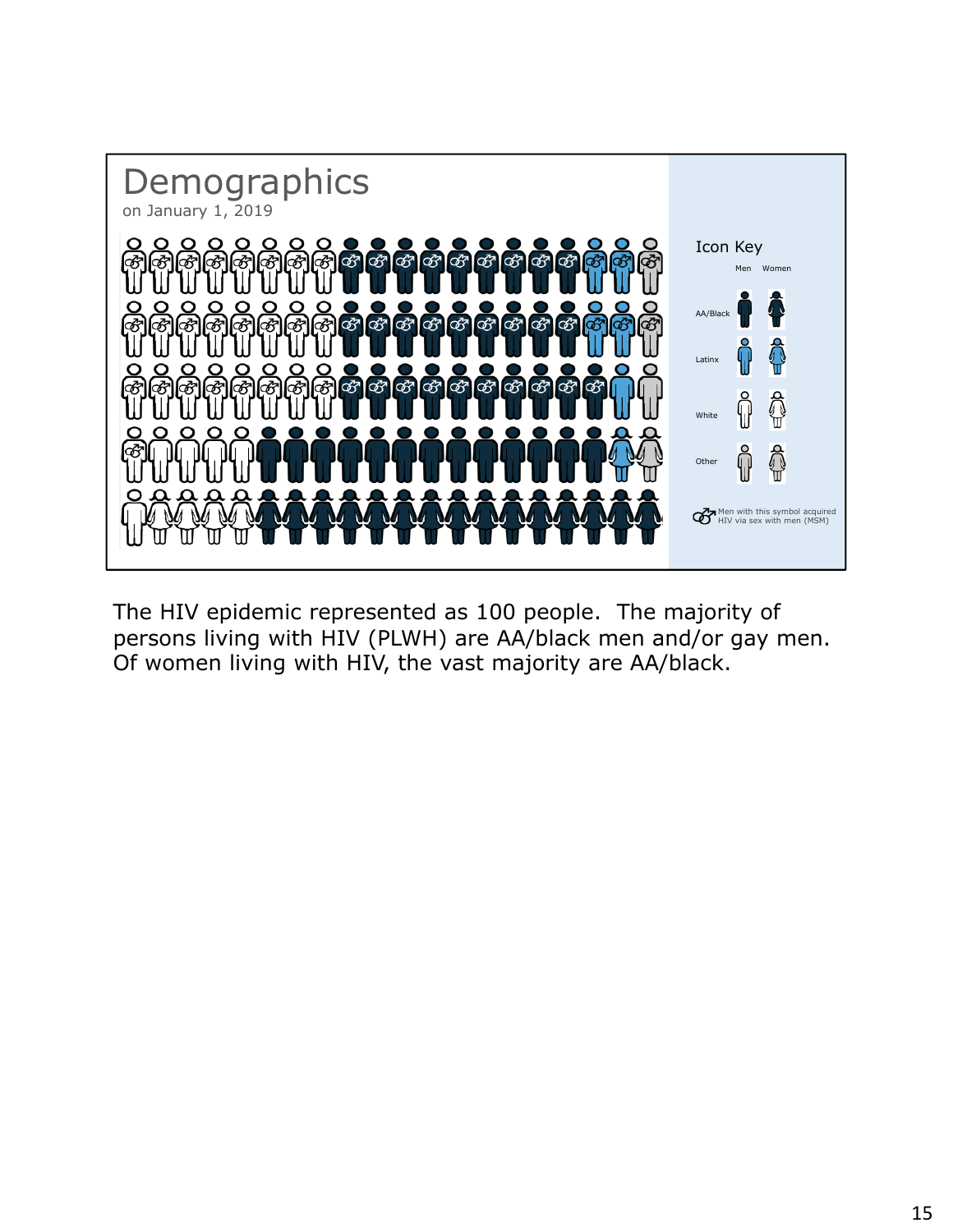

The epidemic continues to disproportionately affect the City of Detroit. The City had a prevalence rate of 713.3 persons living with HIV per 100,000 residents. This rate is over 3.5 times higher than the next highest jurisdiction – the rest of Wayne County (ie "Out Wayne") with 191.2 persons living with HIV per 100,000 residents.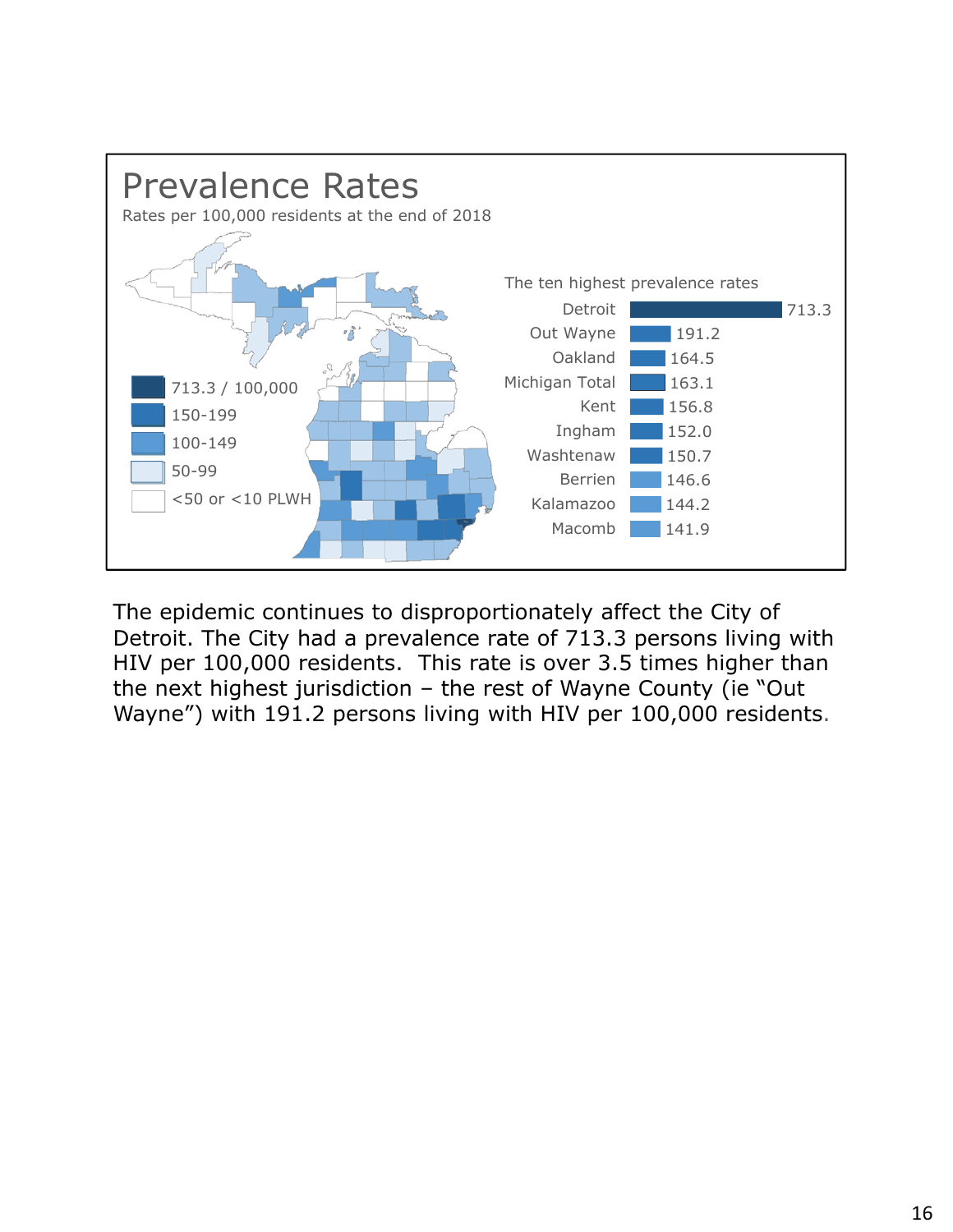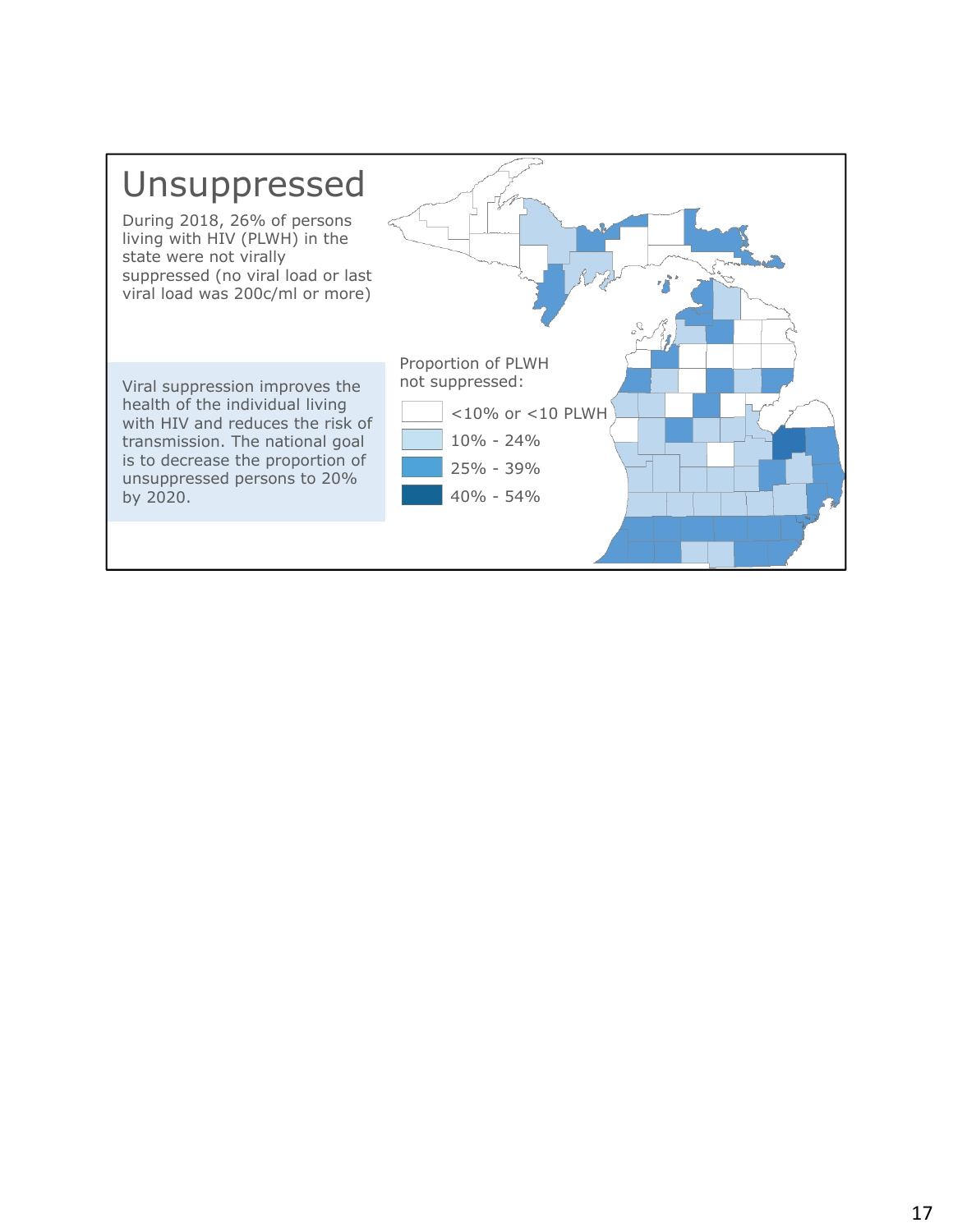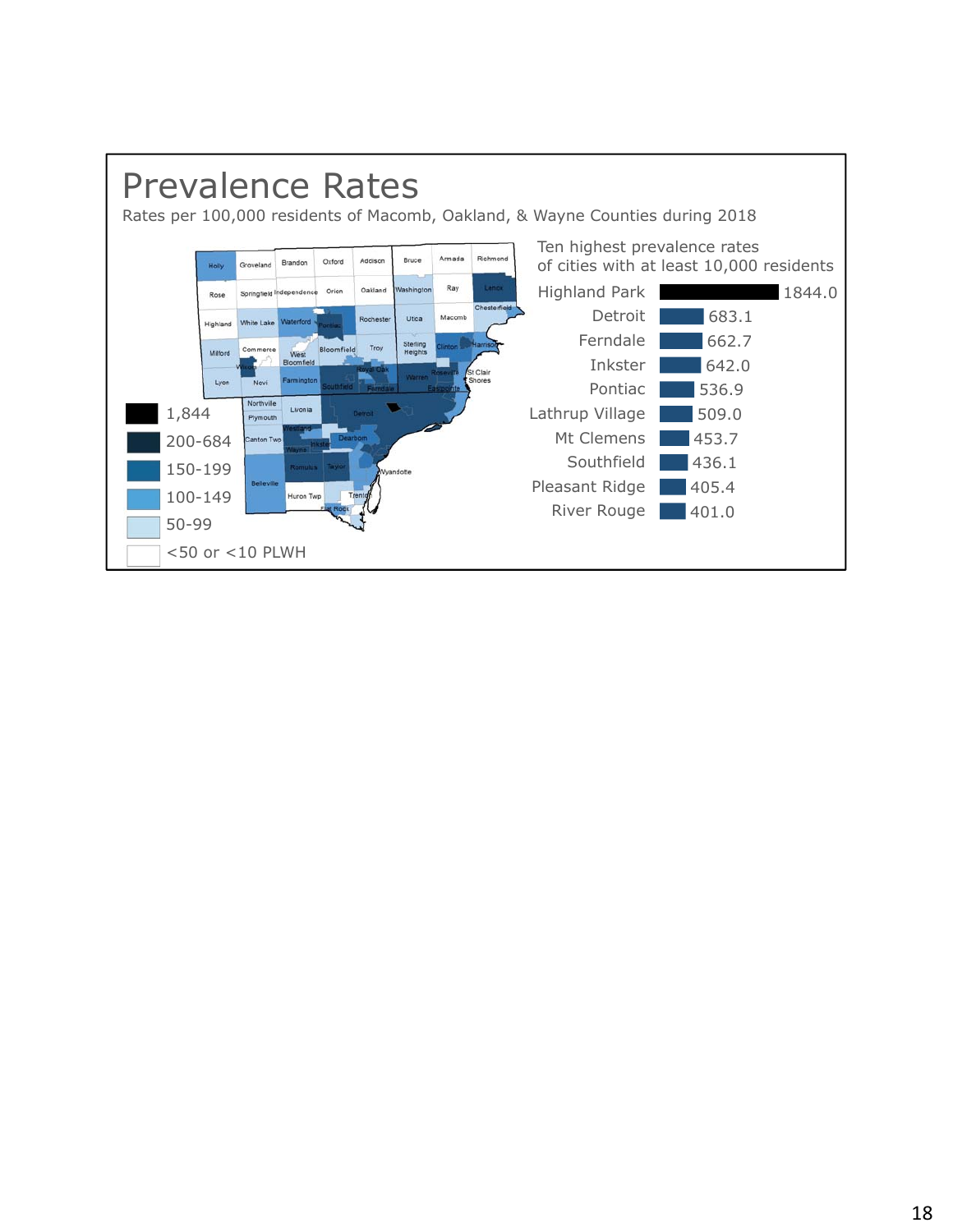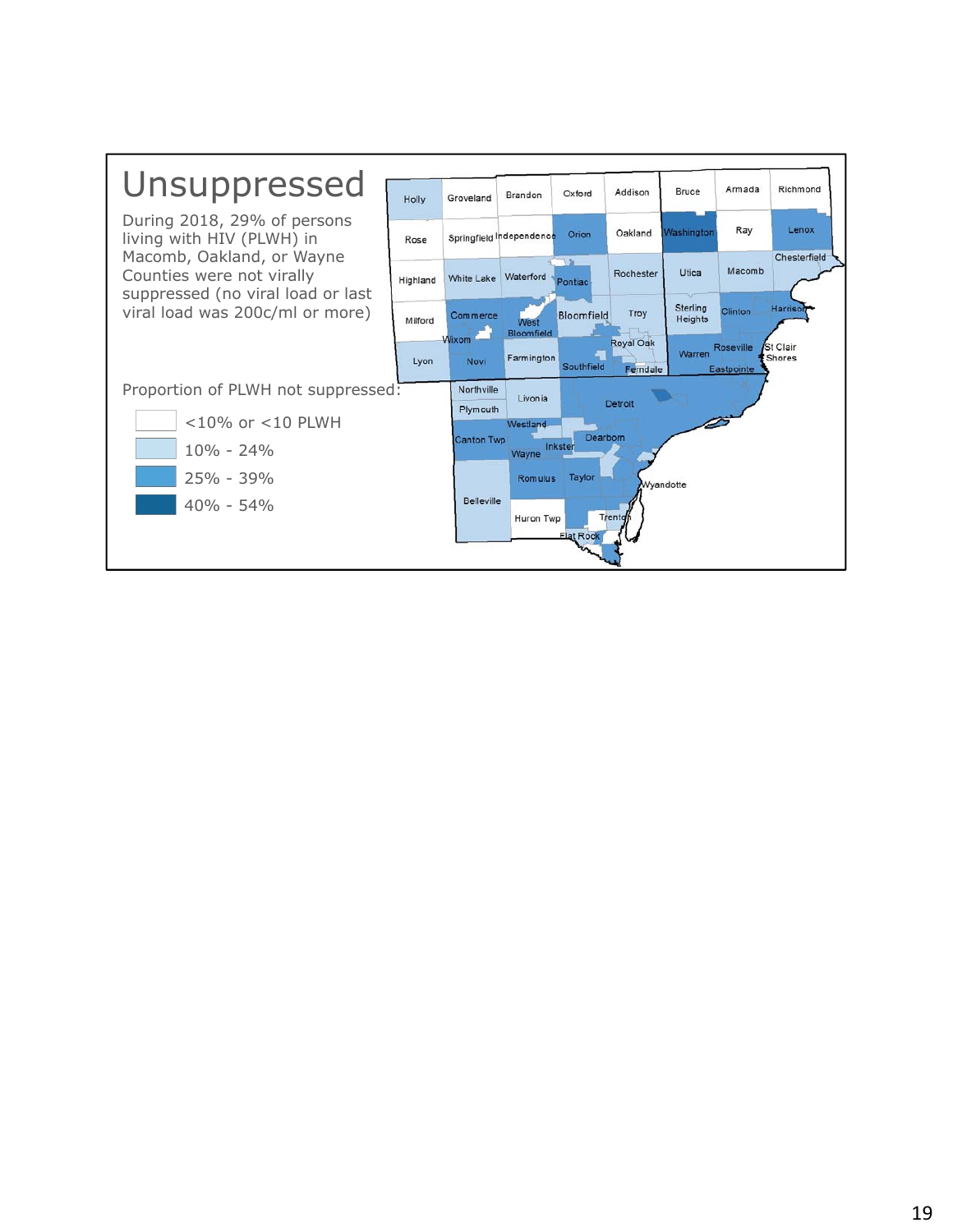### Unsuppressed

During 2018, **26%** of PLWH in the state were not virally suppressed (no viral load or last viral load was 200c/ml or more)

Viral suppression is not equally distributed. These groups are more affected:



**36%** of persons **diagnosed with an STD** in 2018 were unsuppressed.



**32%** of **AA/BLACK**  persons are unsuppressed.

**20-39 year olds**

**38%** & **33%** of PLWH in their 20's and 30's are unsuppressed.



**35%** of persons **WHO INJECT DRUGS** & **35%** of **HETEROSEXUAL MEN** are unsuppressed.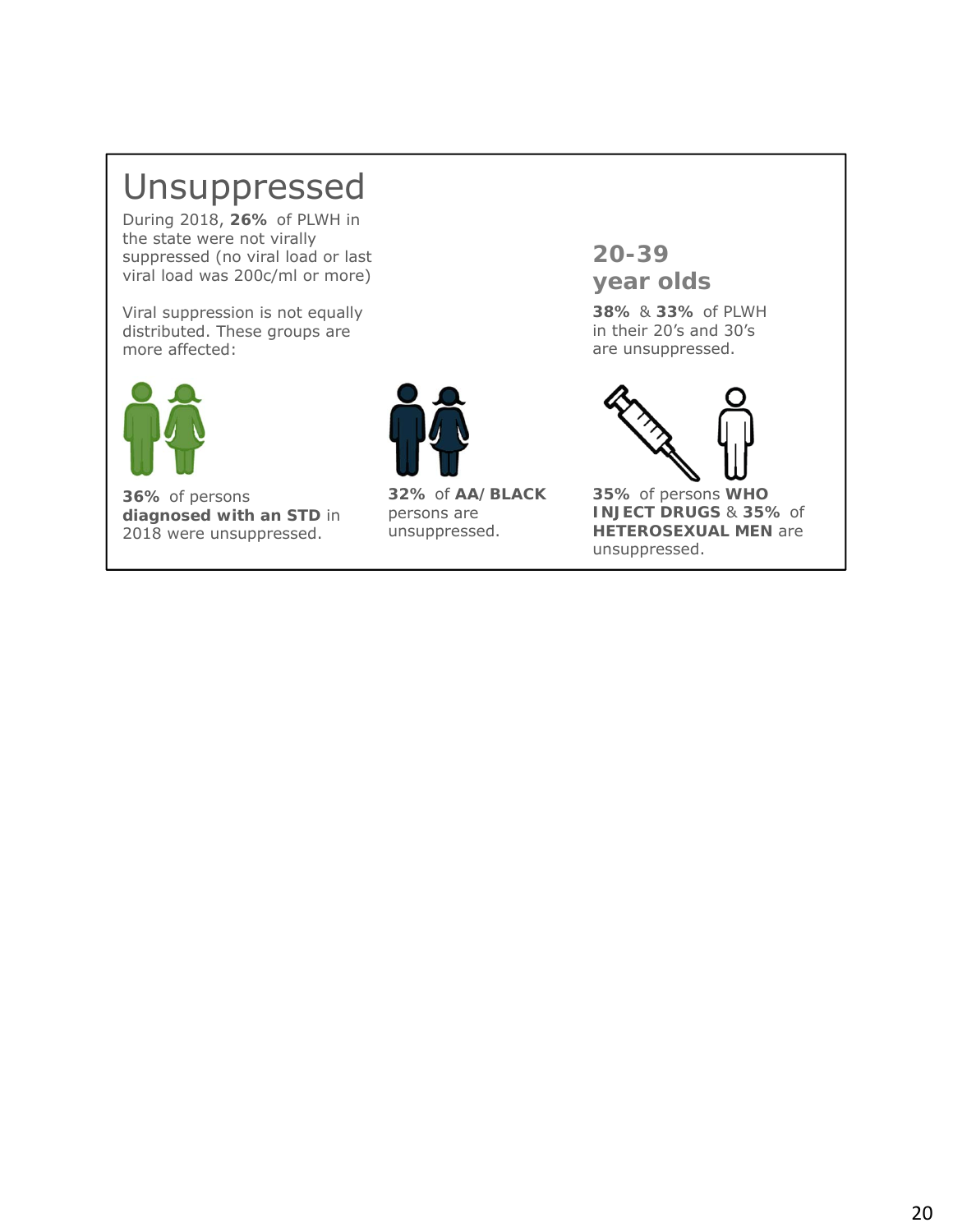

**In Care**: The proportion of PLWH who visit a doctor at least once a year (assessed by CD4, viral load, or genotype test).

**Community Viral Suppression**: The proportion virally suppressed (≤200c/mL) out of *all* PLWH. Higher levels of community viral suppression reduce HIV transmission.

Getting into care is the first step towards achieving viral suppression. Viral suppression is important for the individual (improves prognoses) and for the community as a whole (reduces transmission risk). Viral suppression is on the rise, however it is rapidly approaching the care "ceiling". The care rate is community viral suppression's "ceiling" because a person cannot be suppressed without being in care.

Agencies and strategic programs need to focus on increasing the proportion of PLWH in care. Otherwise, community viral suppression will stagnate.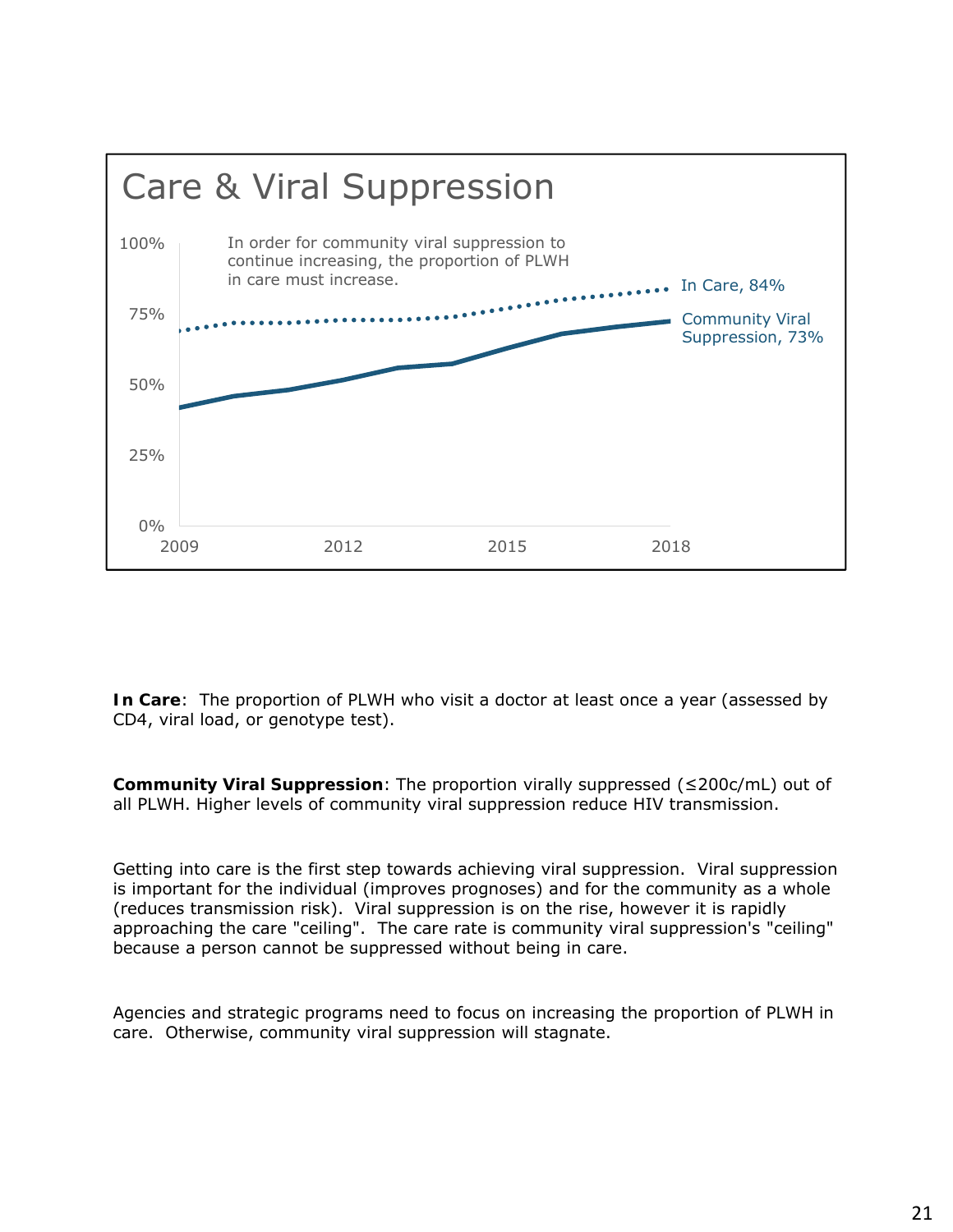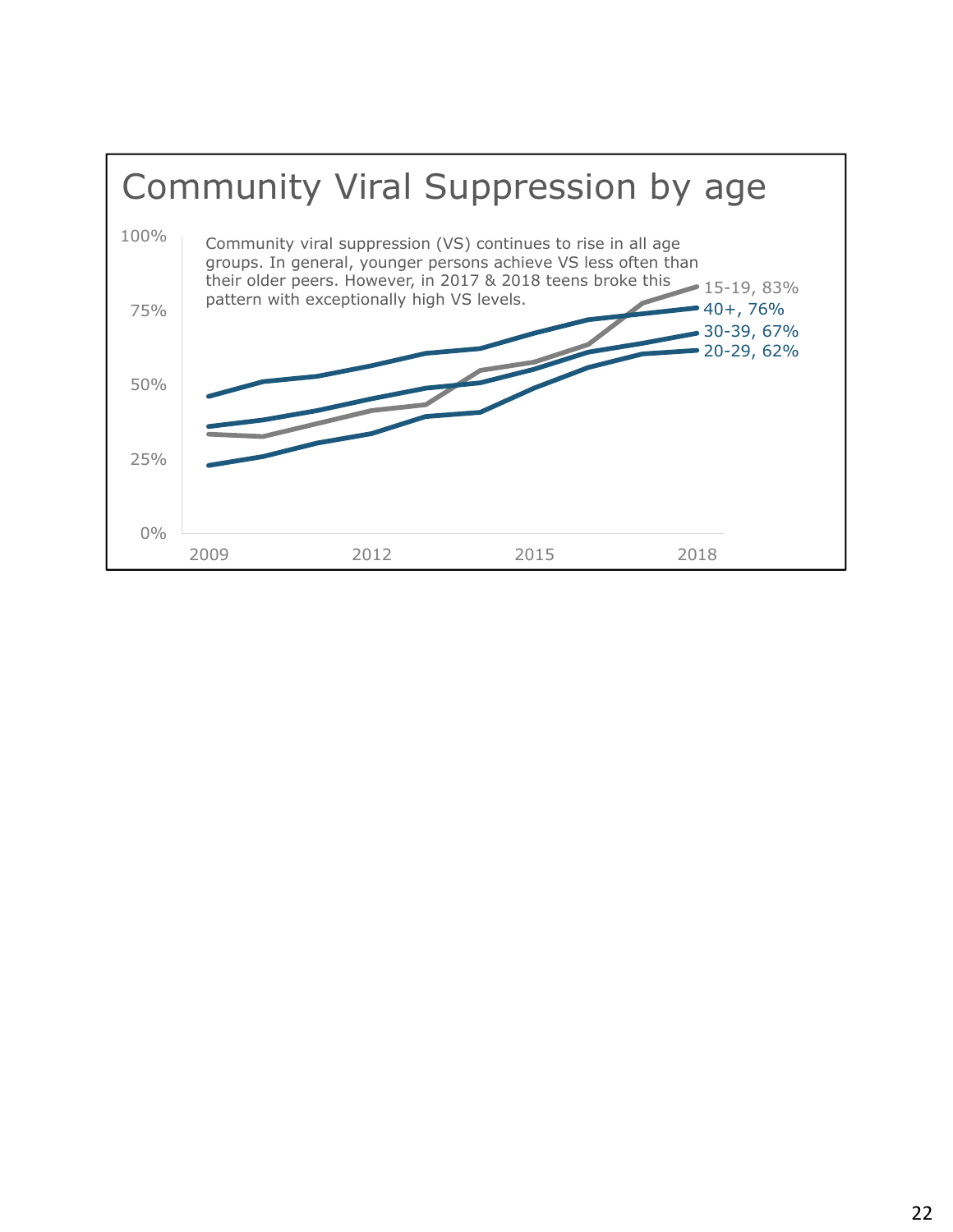

## STDs in Michigan An overview of the epidemics during 2018

All data as of July 1, 2019

HIV & STD Surveillance & Epidemiology Section [18] Lansing - HIV Surveillance Office<br>
Division of Communicable Disease<br>
Bureau of Disease Control, Prevention and Epidemiology [18] Lansing, MI 48913<br>
Michigan Department of Division of Communicable Disease 333 S. Grand Ave., 3rd Floor Bureau of Disease Control, Prevention and Epidemiology Lansing, MI 48913 Michigan Department of Health and Human Services 517-335-8165



Southfield - HIV Surveillance Office MDHHS - South Oakland Health Center 27725 Greenfield Rd, Office 57A Southfield, MI 48076 248-424-7910

www.michigan.gov/hivstd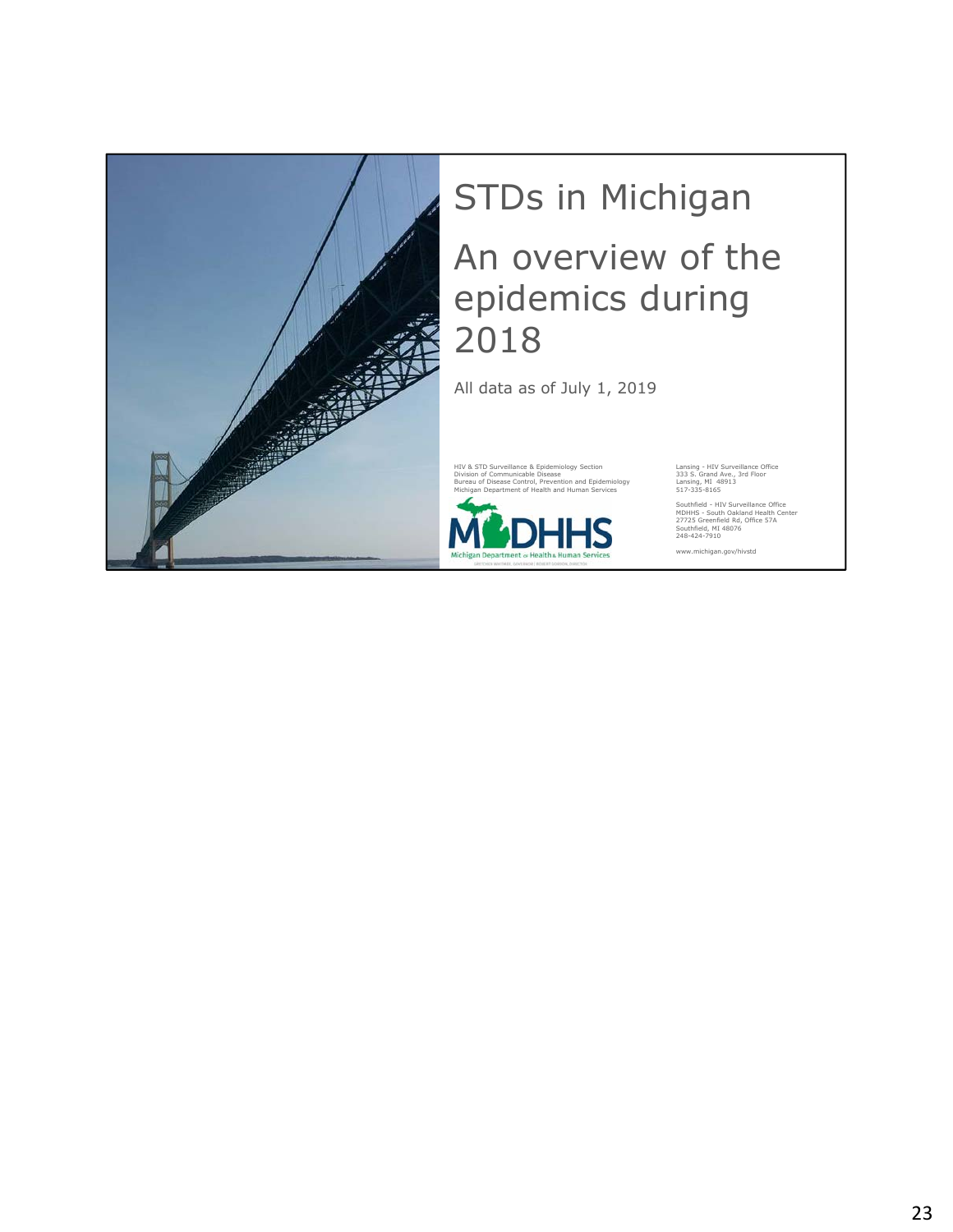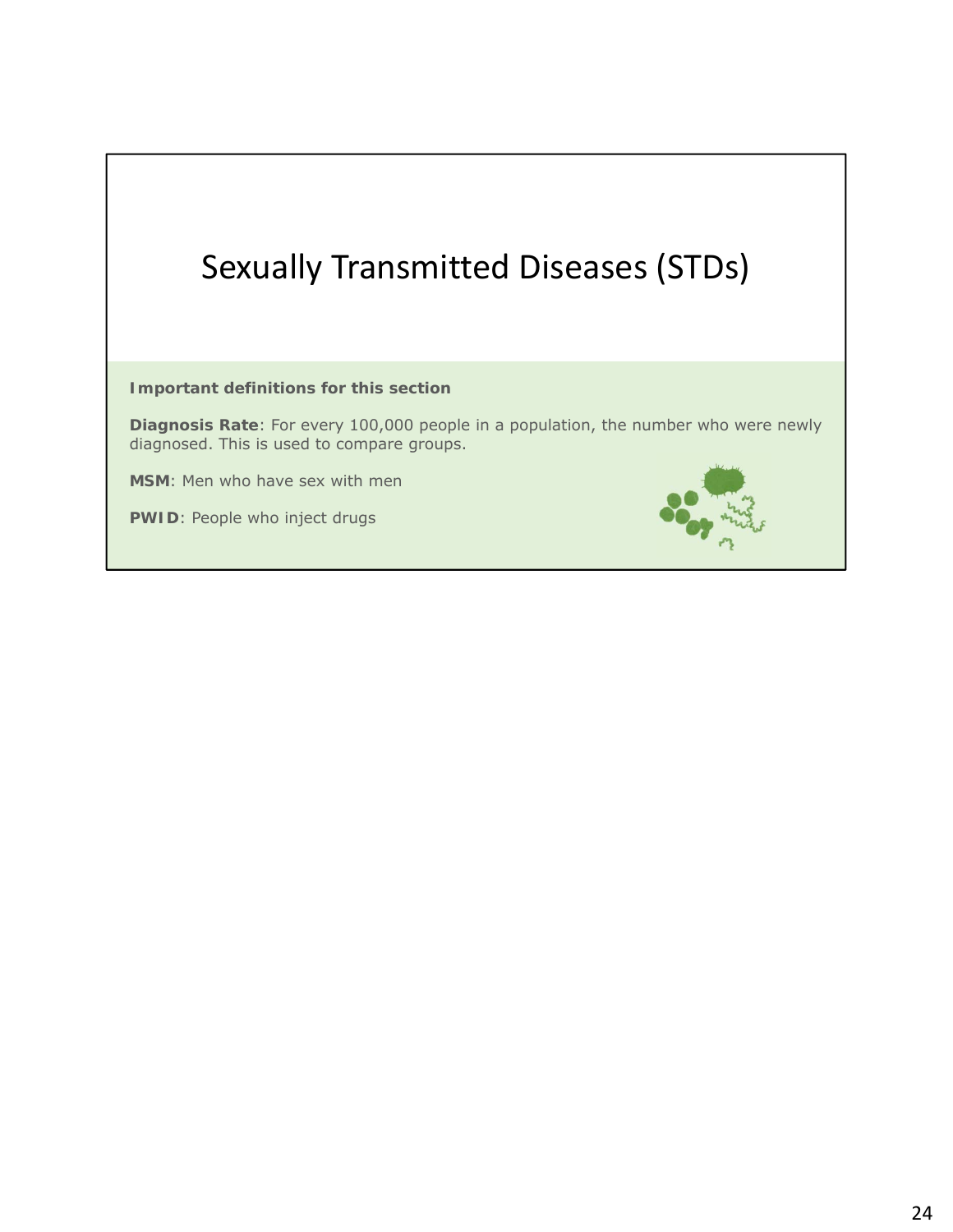### Reportable Conditions

| Chlamydia                                                                | Gonorrhea                                                                                                                    | <b>Syphilis</b>                                                                                                                            |
|--------------------------------------------------------------------------|------------------------------------------------------------------------------------------------------------------------------|--------------------------------------------------------------------------------------------------------------------------------------------|
| Caused by bacteria Chlamydia<br><i>trachomatis</i>                       | Caused by bacteria Neisseria<br>gonorrhoeae                                                                                  | Caused by bacteria Treponema<br>pallidum                                                                                                   |
| Most people who have chlamydia<br>have no symptoms                       | Some men and most women who<br>have gonorrhea have no<br>symptoms                                                            | Syphilis is divided into stages with<br>different signs and symptoms;<br>primary and secondary syphilis<br>generally present with symptoms |
| Serovariants of chlamydia can<br>cause lymphogranuloma<br>venereum (LGV) | Antibiotics have successfully<br>treated gonorrhea for several<br>decades; however, the bacteria<br>has developed resistance | Without treatment, syphilis can<br>spread to the brain and nervous<br>system (neurosyphilis) or to the<br>eye (ocular syphilis)            |
| Treatable by azithromycin or<br>doxycycline                              | Treatable by dual therapy of<br>ceftriaxone and azithromycin                                                                 | Treatable by benzathine penicillin<br>or doxycycline                                                                                       |

Reference and more information at https://www.cdc.gov/std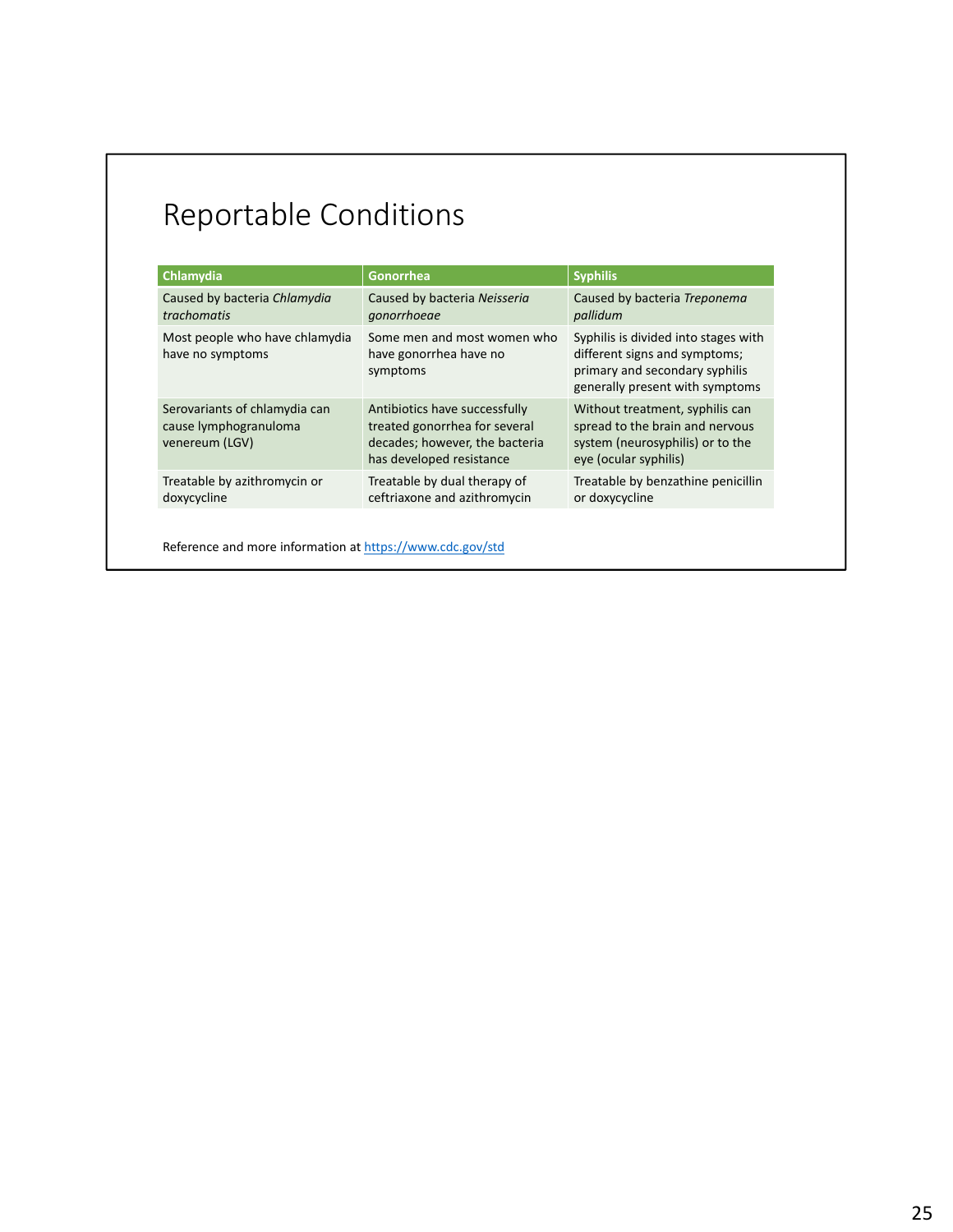### Reportable Conditions (less common)

Lymphogranuloma venereum **Chancroid** Chancroid **Granuloma inguinalae** Caused by a serovariant of the bacteria *Chlamydia trachomatis* Caused by bacteria *Hemophilus ducreyi* Caused by bacteria *Klebsiella granulomatis* Symptoms range from none to serious gastrointestinal disease. 19 cases were reported in 2018 Usually presents as one or more genital ulcers that bleed on contact A disease of the skin and mucous membranes in the genital area, often with granuloma lesions. Most recent cases in Michigan are among men who have sex with men with multiple partners Rare in the U.S., more common in tropical countries. No cases reported in Michigan in 2018. This is rare in the U.S.; no cases were reported in Michigan in 2018. Treatable by long doses of doxycycline Treatable by either ceftriaxone or azithromycin Treatable by doxycycline

Reference and more information at https://www.cdc.gov/std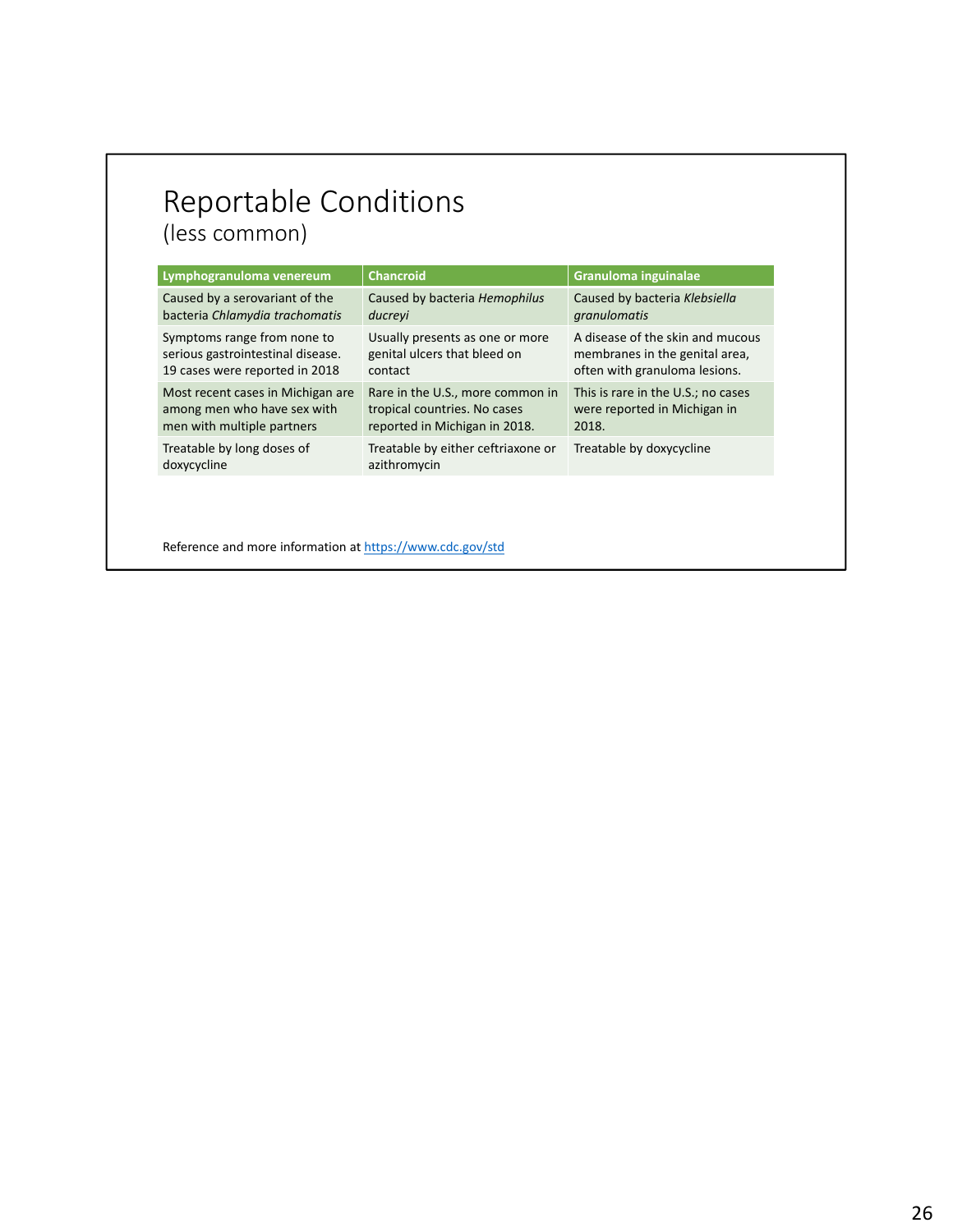#### Chlamydia Diagnoses in Michigan, 2018

Chlamydia is the most commonly reported communicable disease nationwide.

In Michigan, case rates by county vary from **64** to **1,539** cases per 100,000 residents with the highest rates in Metro Detroit. Overall, **20 percent** of chlamydia cases are diagnosed in Detroit, while **46 percent** are diagnosed in the Macomb‐Oakland‐Wayne Counties metro area.

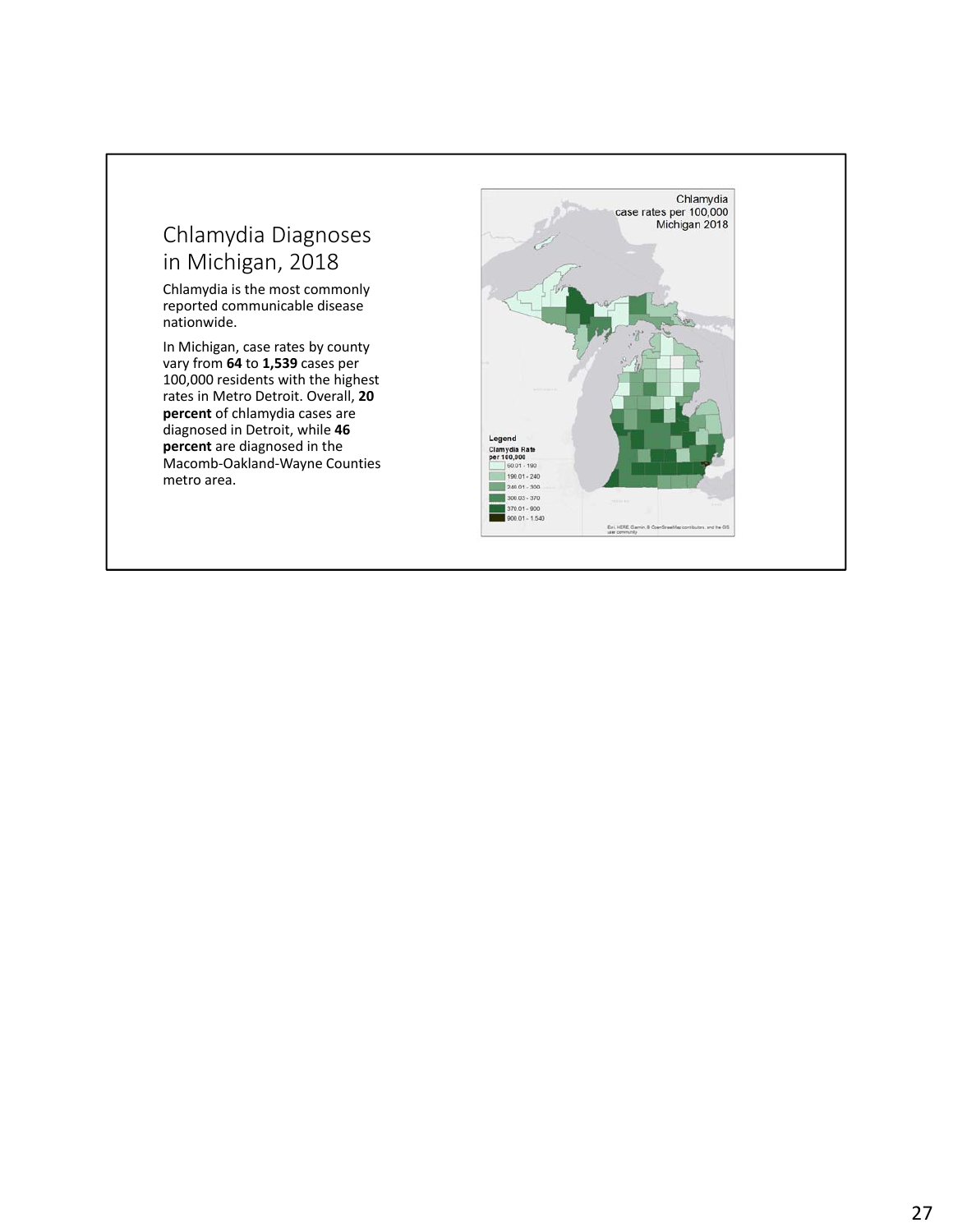

Chlamydia case rates are consistently highest in Detroit compared to the rest of the state, but in recent years the city of Detroit has had some decreases in case counts and the diagnosis rate per 100,000.

In 2018 there were **1 percent** fewer Chlamydia cases compared to 2017.

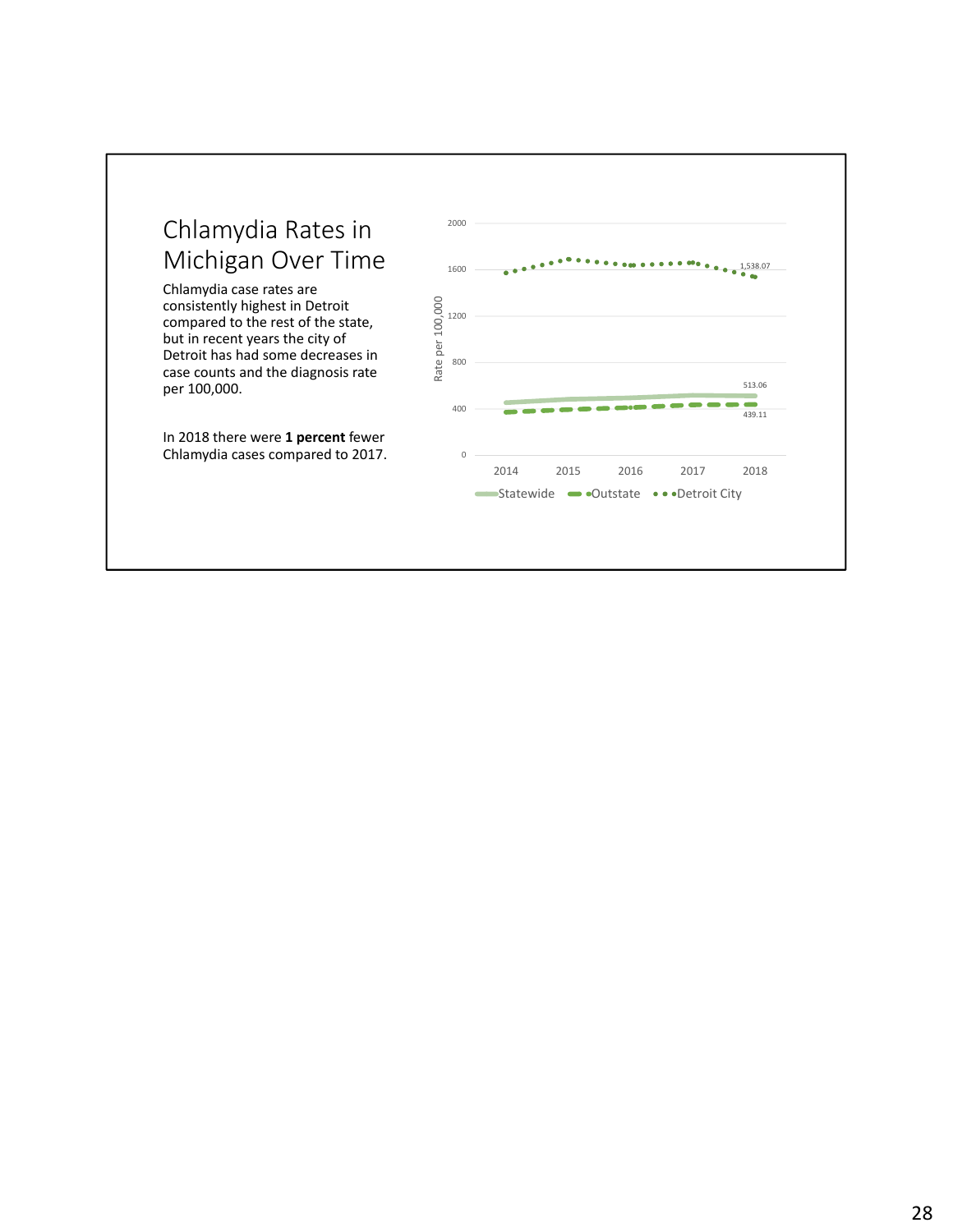

Race is missing in **20 percent** of Chlamydia cases, but among cases with known race, African American or blacks make up **49 percent** of diagnoses. This leads to **3.8 times** higher chlamydia rate among blacks compared to whites.

Unknown race cases are omitted from graphical representation of cases by race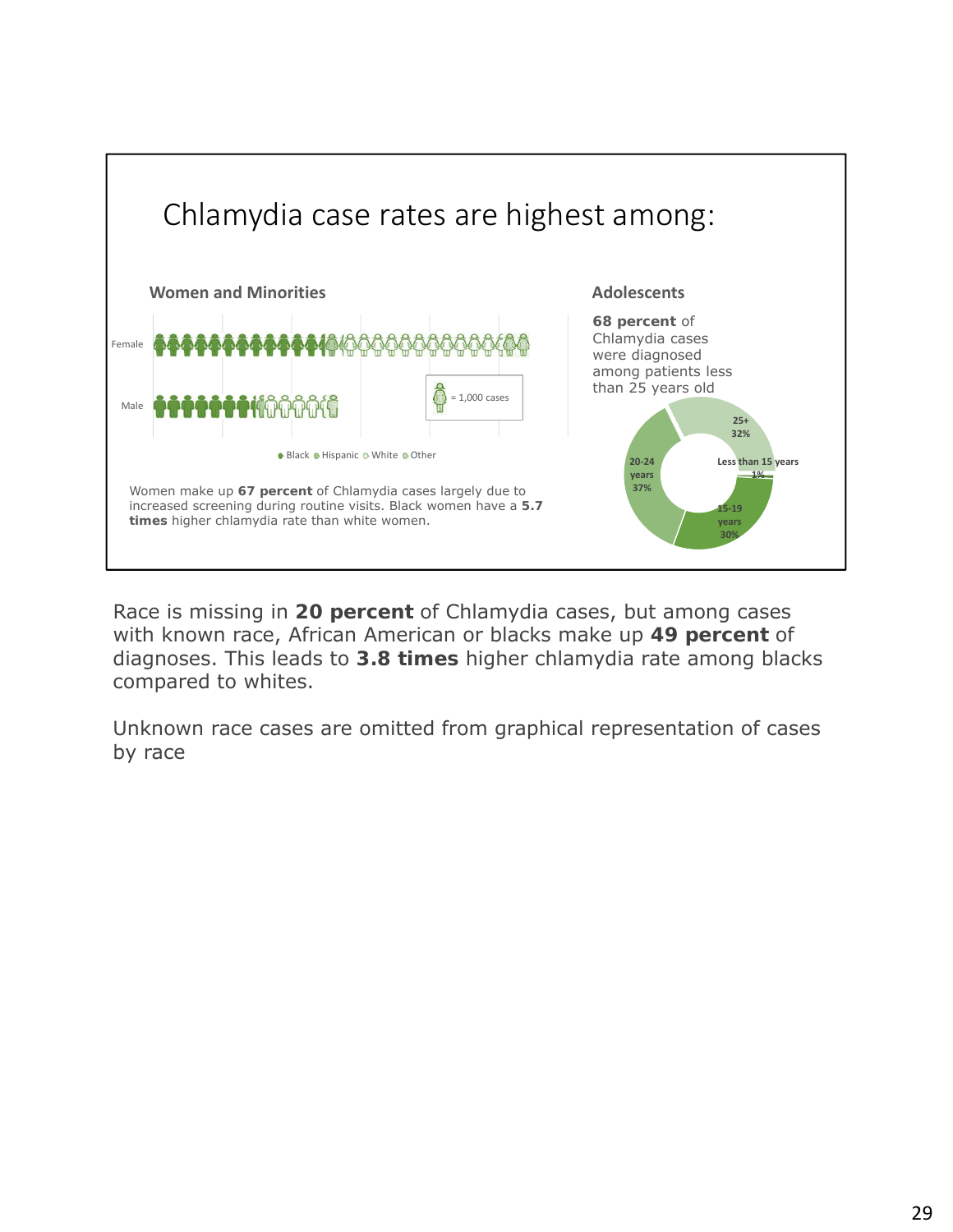

Unlike the majority of chlamydia infections which are heterosexually transmitted, all 68 LGV outbreak cases reported were among men who have sex with men, and 94% were coinfected with HIV.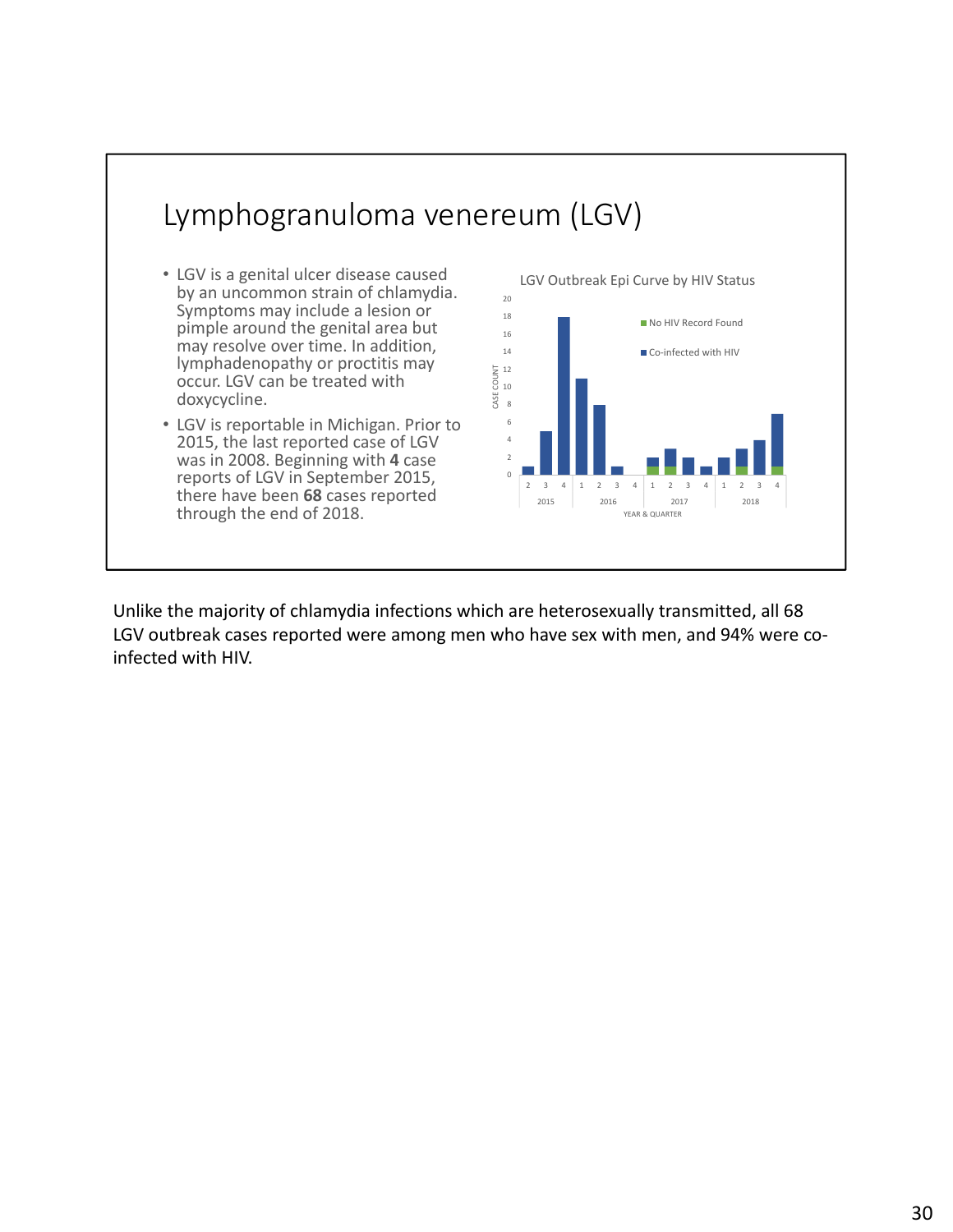#### Gonorrhea Diagnoses in Michigan, 2018

Gonorrhea case counts are consistently highest in Detroit compared to the rest of the state, and the case rate in Detroit is **5.5 times** higher than the rest of Michigan.

Nearly **1/3** of gonorrhea cases were among Detroit residents in 2018, while **52 percent** are diagnosed in the Macomb‐Oakland‐Wayne Counties metro area.

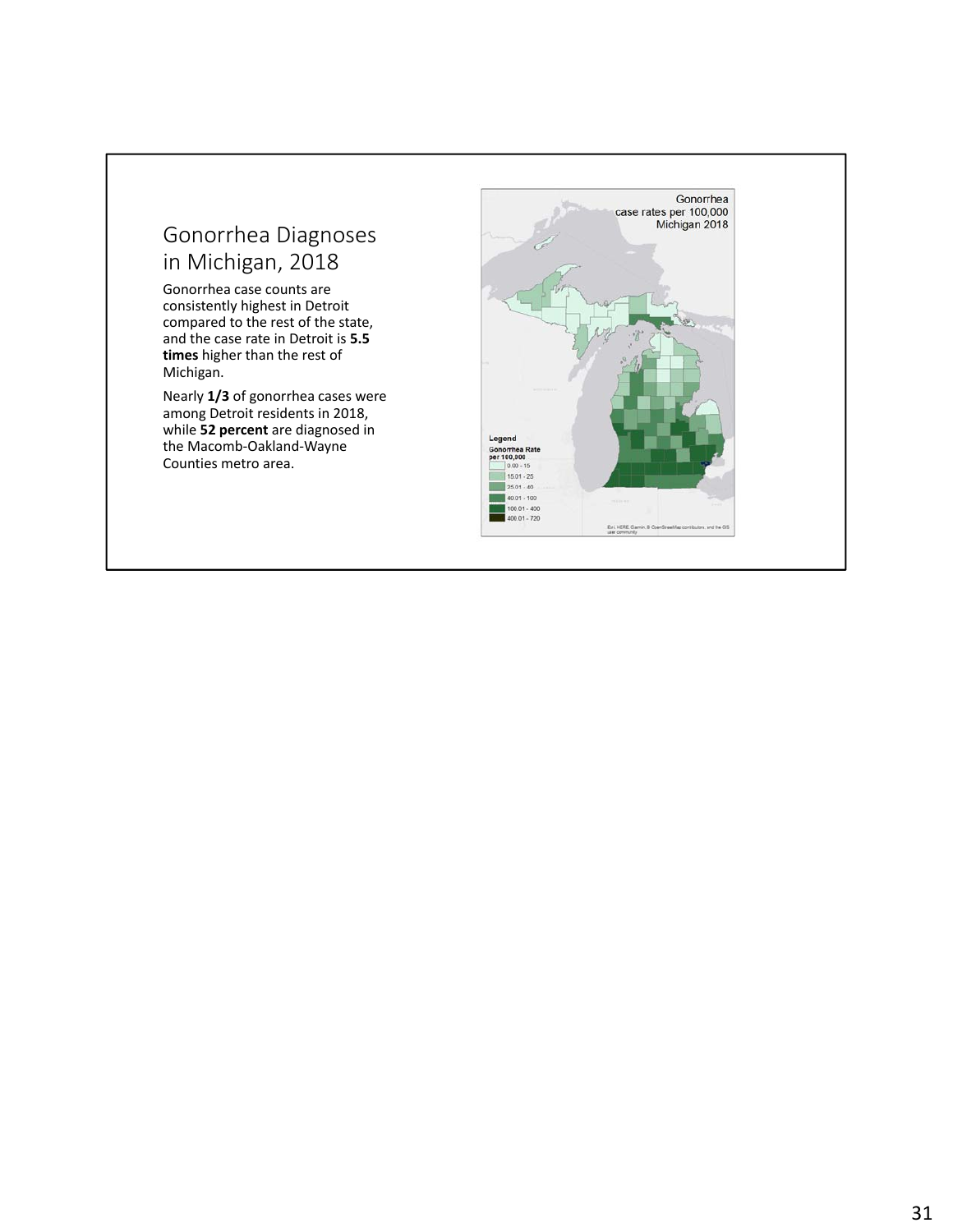#### Gonorrhea Rates in Michigan Over Time

Gonorrhea cases dropped by nearly half between 2008 and 2014, but between 2014 and 2018, Gonorrhea cases counts increased **73 percent**  statewide.

The increase in gonorrhea case rates has been fairly steady for each of the last 4 years with a **9.9 percent** increase between 2017 and 2018 for the whole state.

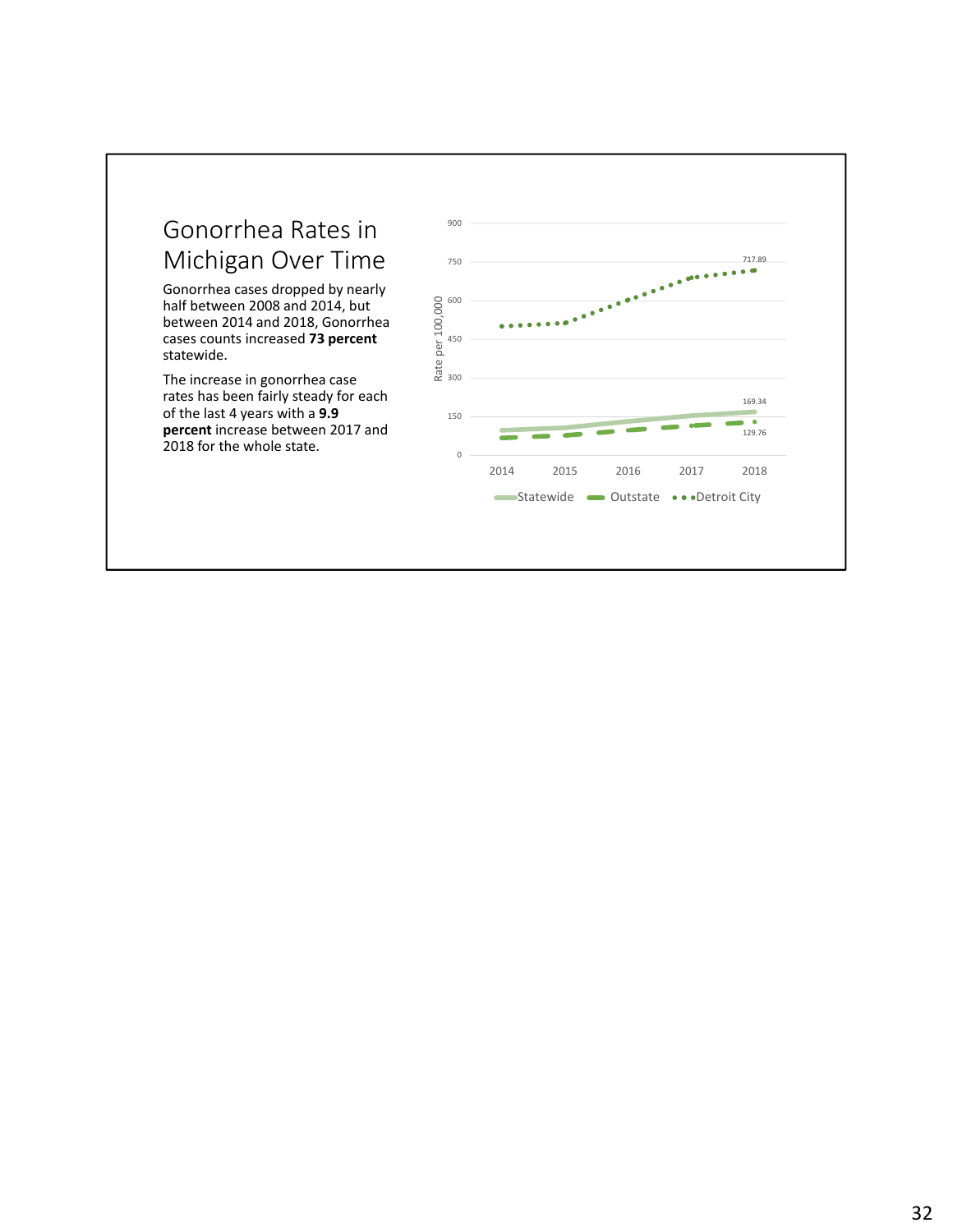

Race is missing in **15 percent** of Gonorrhea cases, but among cases with known race, African American or blacks make up **66 percent** of diagnoses. This leads to **13.6 times** higher gonorrhea rate among blacks compared to whites.

Unknown race cases are omitted from graphical representation of cases by race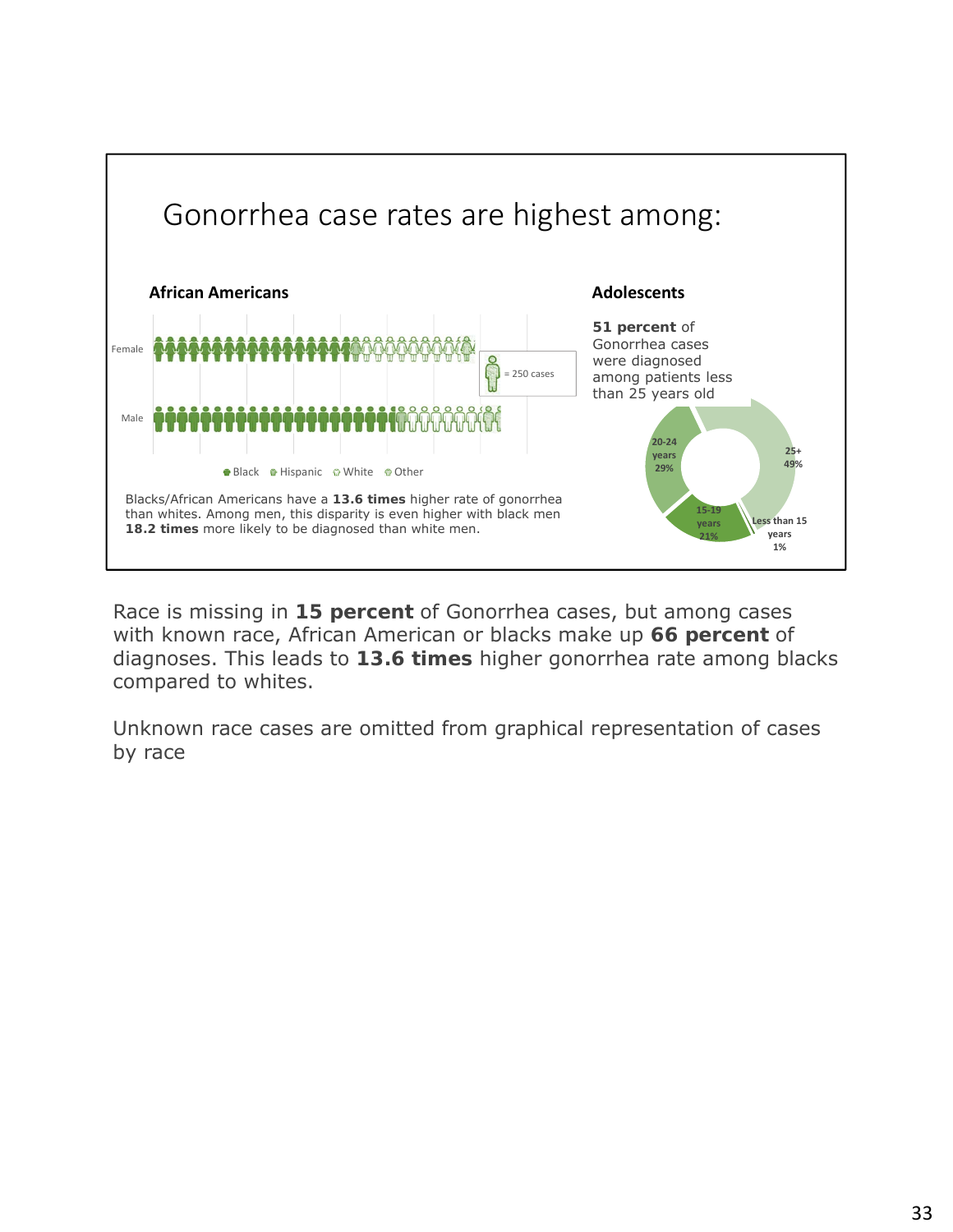#### Primary and Secondary Syphilis Diagnoses in Michigan, 2018

Primary and Secondary (P&S) Syphilis include all cases with early infection and symptoms. Early, latent, and unknown duration syphilis are not included in these counts.

The city of Detroit accounts for **32 percent** of P&S Syphilis cases while **71 percent** are diagnosed in the Macomb‐Oakland‐Wayne Counties metro area.

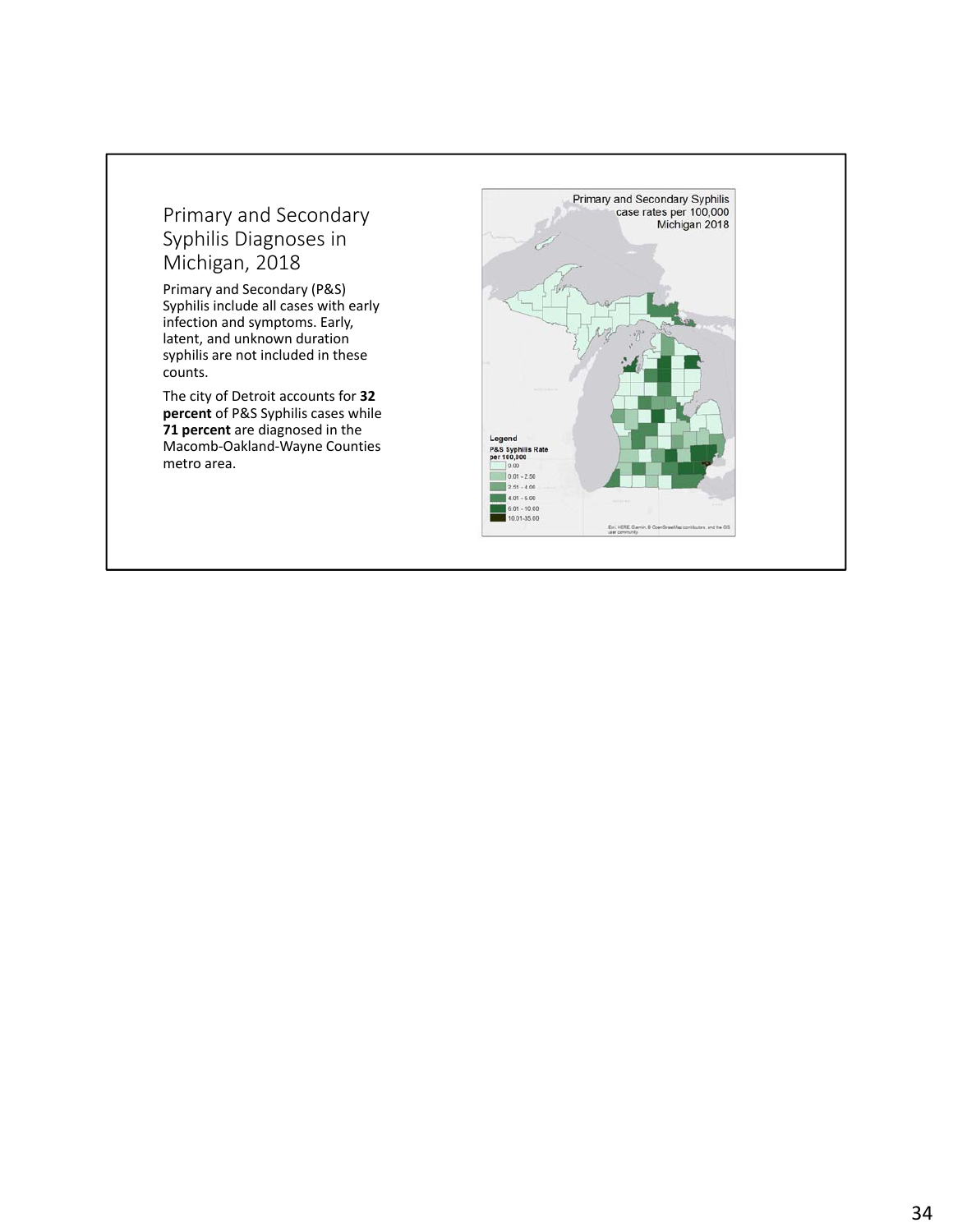#### P&S Syphilis Cases in Michigan Over Time

Primary and Secondary syphilis case rates had dropped one‐quarter from an outbreak year in 2013 to 2016 but rose sharply **(28 percent)** in 2017 and again **(36 percent)** in 2018 on top of the prior year's increase**.**

While in 2017, P&S Syphilis increases were primarily outstate, in 2018 they were primarily from the City of Detroit.

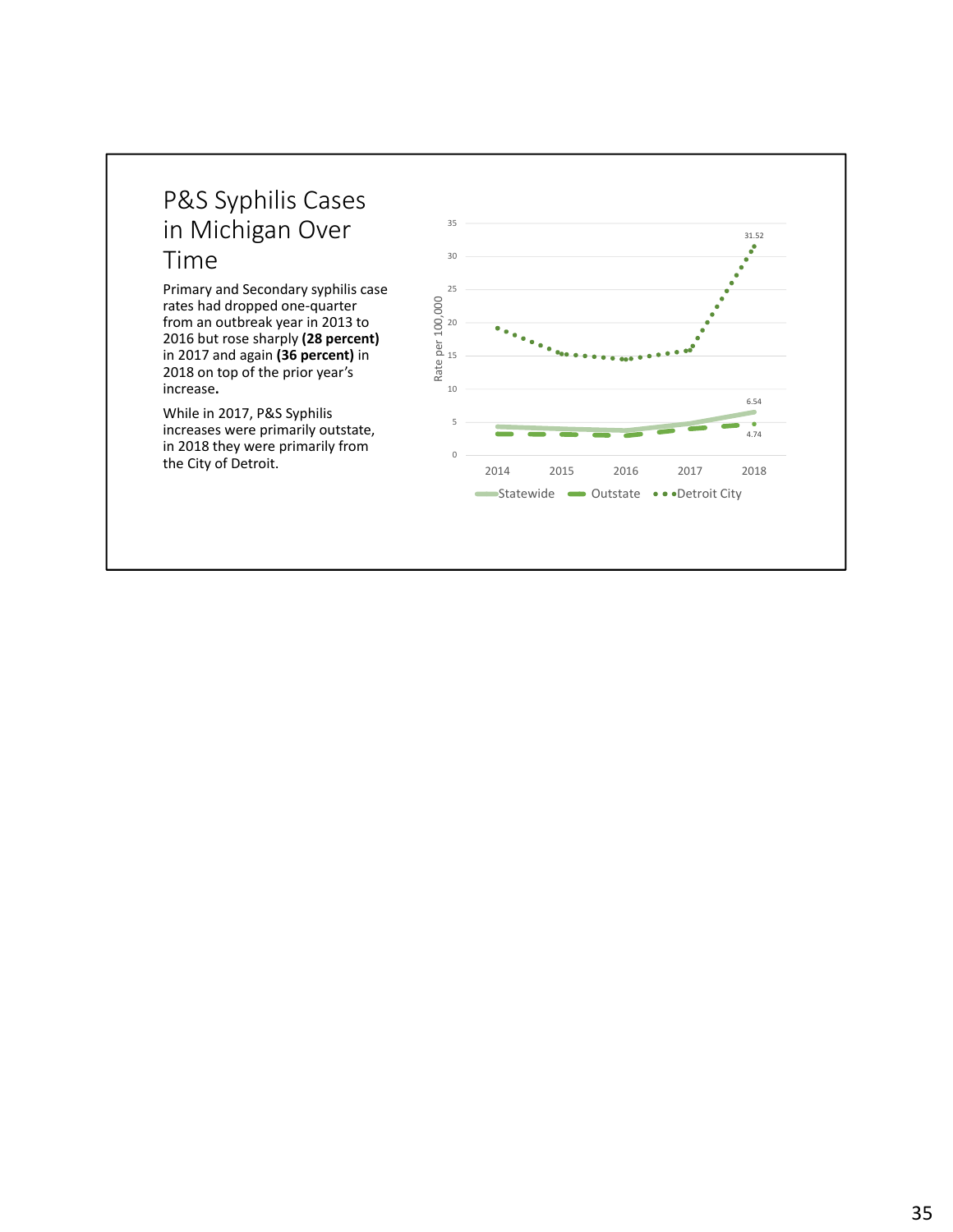

MSM = men who have sex with men PSWID = people who inject drugs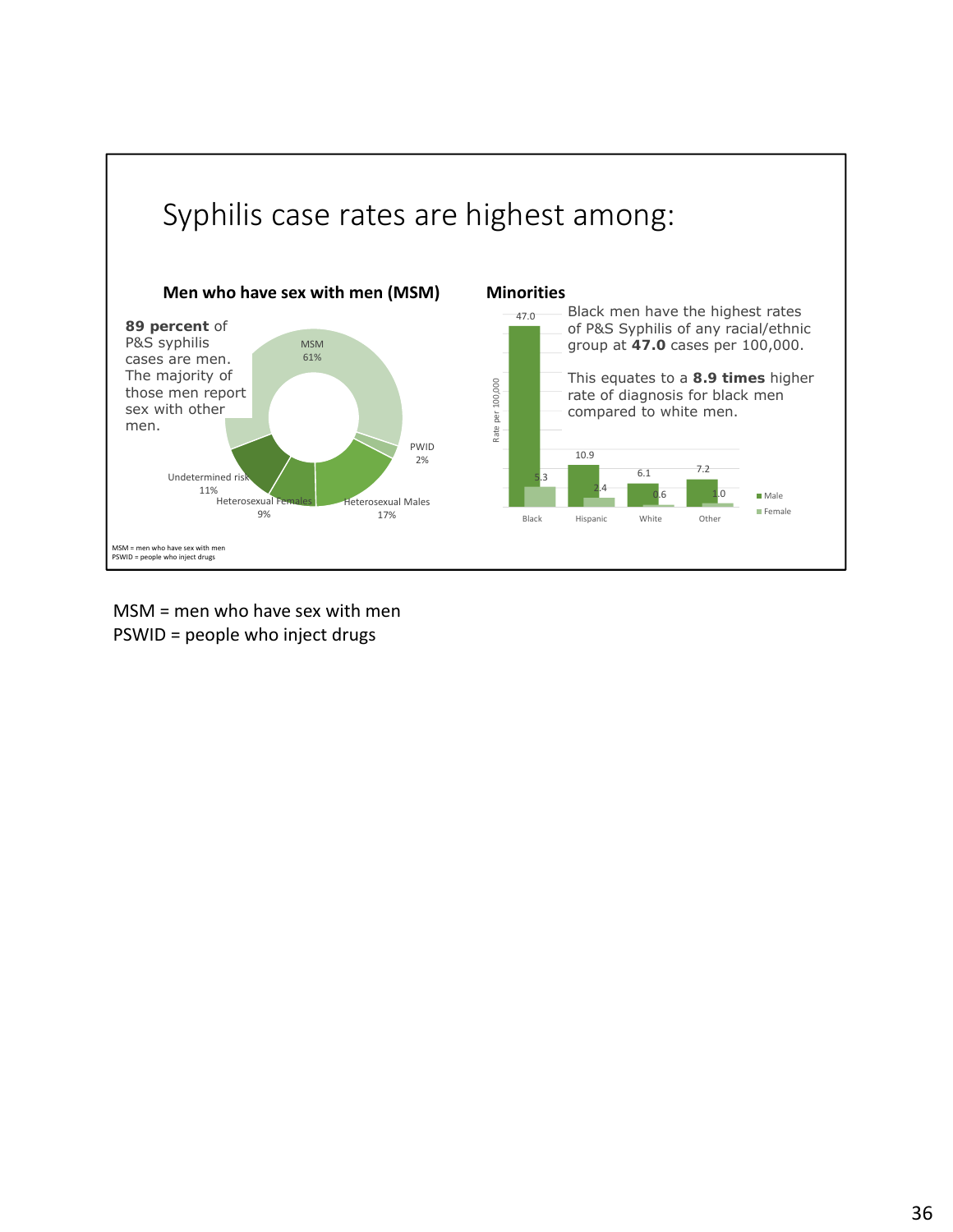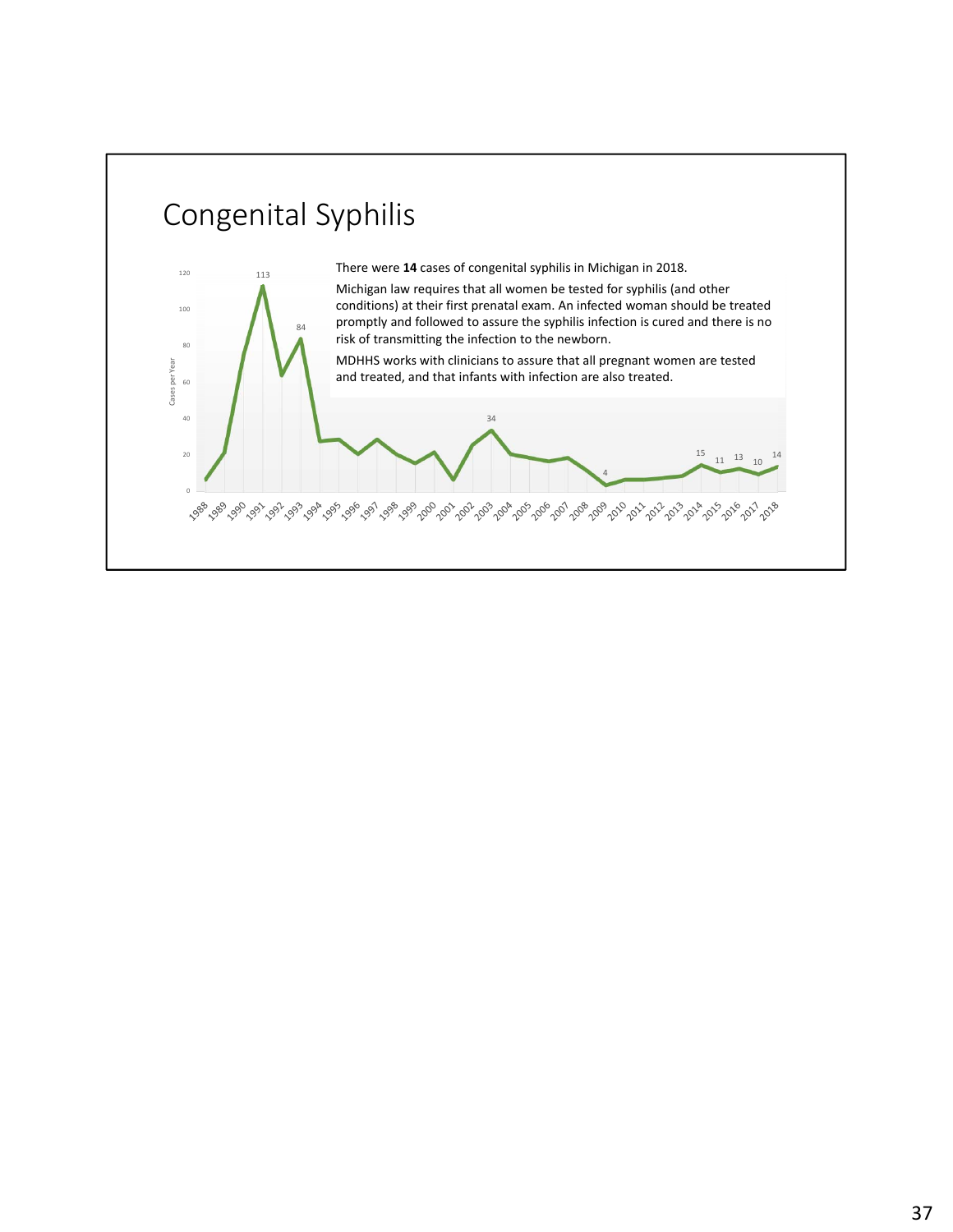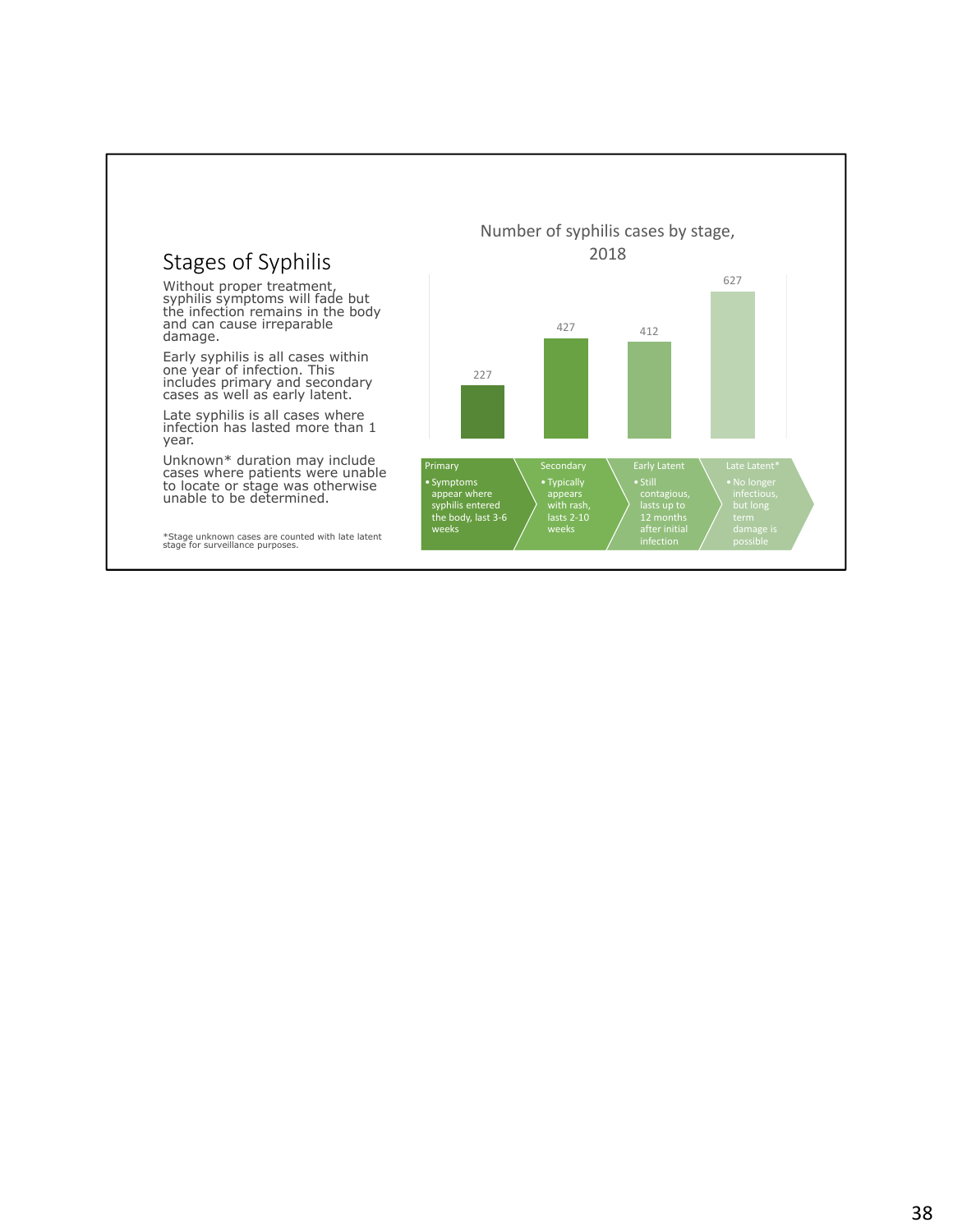

Co-infection is measured as having an HIV diagnosis on or before the STD diagnosis date. Since a person may have an STD multiple times per calendar year, the denominator for coinfection rate is cases of STDs rather than patients.